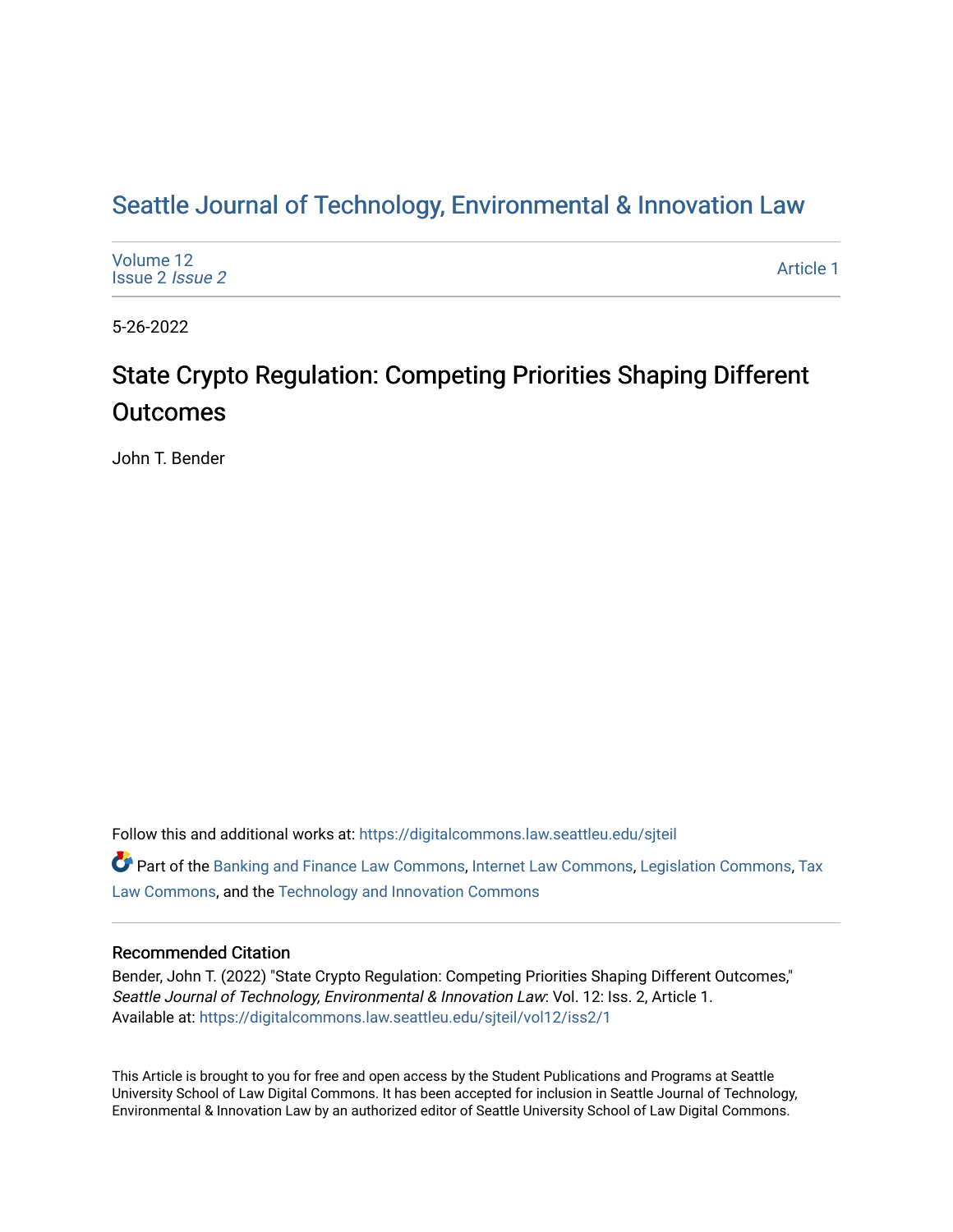# State Crypto Regulation: Competing Priorities Shaping Different Outcomes

## Cover Page Footnote

John T. Bender is an attorney at Corr Cronin, LLP in Seattle, Washington. Many thanks to Daniel Farber and Hana Ivanhoe of the University of California, Berkeley, School of Law, Lucas Buckley of Hathaway & Kunz, LLP in Wyoming, and the members of the Seattle Journal of Technology, Environmental & Innovation Law Journal for their helpful feedback and suggestions.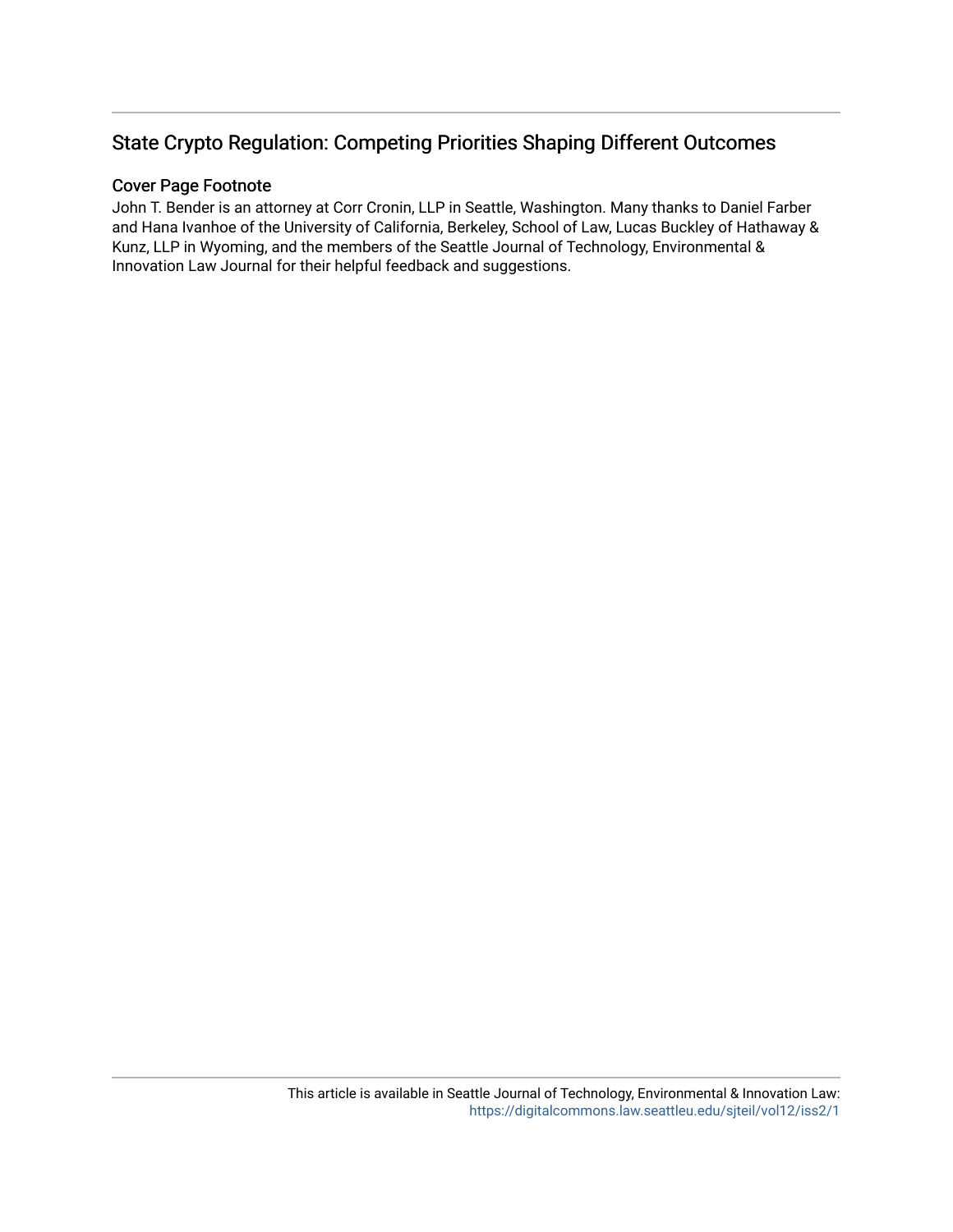# **State Crypto Regulation: Competing Priorities Shaping Different Outcomes**

#### John T. Bender\*

#### I. INTRODUCTION

"Cryptomania" is approaching fever pitch. Public officials, practitioners, and investors alike are becoming convinced that what began as a thought experiment has given rise to a full-fledged movement that is here to stay. This movement could potentially transform the modern financial system as we know it. 1

Today, crypto assets and related platforms are increasingly being adopted to store, secure, and transmit massive amounts of monetary value worldwide.<sup>2</sup> Enforcement agencies like the Securities and Exchange Commission and the Commodity Futures and Trading Commission have ventured into the fray by employing existing legal regimes to regulate in this new frontier. <sup>3</sup> At the same time, individual states have been at the forefront of enacting new laws to address crypto and blockchain technology.

Regulation can shape outcomes for any new industry.<sup>4</sup> This article focuses on legislation in three states at the forefront of regulating digital assets—New York, Washington, and Wyoming. Each state has adopted different approaches ranging from liberal to stringent. Examining each approach can help facilitate an informed discussion about the best way to regulate the area in the future.

<sup>1</sup> *See*, e.g., David Yaffe-Bellany, *The Rise of the Crypto Mayors*, NEW YORK TIMES (Jan. 25, 2022), <https://www.nytimes.com/2022/01/25/business/crypto-mayors.html> [https://perma.cc/3LK9-A2NA ]; Romaine Bostick, et al., *Miami Mayor Seeks Wider Crypto Use After Taking Pay in Bitcoin*, BLOOMBERG (Dec. 3, 2021), https://www.bloomberg.com/news/articles/2021-12-03/miami-mayor-seekswider-crypto-use-after-taking-pay-in-bitcoin[https://perma.cc/2ZQT-L77T].

https://www.sec.gov/corpfin/framework-investment-contract-analysis-digital-assets

[https://perma.cc/C9VQ-66DX]; *CFTC's Role in Monitoring Virtual Currencies*, CFTC (2020), https://www.cftc.gov/digitalassets/index.htm#:~:text=The%20CFTC%E2%80%99s%20Role%20in%20 Monitoring%20Virtual%20Currencies [https://perma.cc/YGQ2-UQUT].

<sup>\*</sup> John T. Bender is an attorney at Corr Cronin, LLP in Seattle, Washington. Many thanks to Daniel Farber and Hana Ivanhoe of the University of California, Berkeley, School of Law, Lucas Buckley of Hathaway & Kunz, LLP in Wyoming, and the members of the Seattle Journal of Technology, Environmental & Innovation Law Journal for their helpful feedback and suggestions.

<sup>2</sup> *See* Chainalysis Team, *2021 Geography of Cryptocurrency Report,* CHAINALYSIS (Aug.18, 2021), <https://blog.chainalysis.com/reports/2021-global-crypto-adoption-index> [https://perma.cc/9F5P-H7PF]. <sup>3</sup> See, e.g., Framework for "Investment Contract" Analysis of Digital Assets, SEC (Apr. 3, 2019),

<sup>4</sup> *See* Michael E. Porter, Competitive Strategy: Techniques for Analyzing Industries and Competitors 29 (Free Press, 1998) (explaining how government can affect the structure of competitive markets through various means including regulation).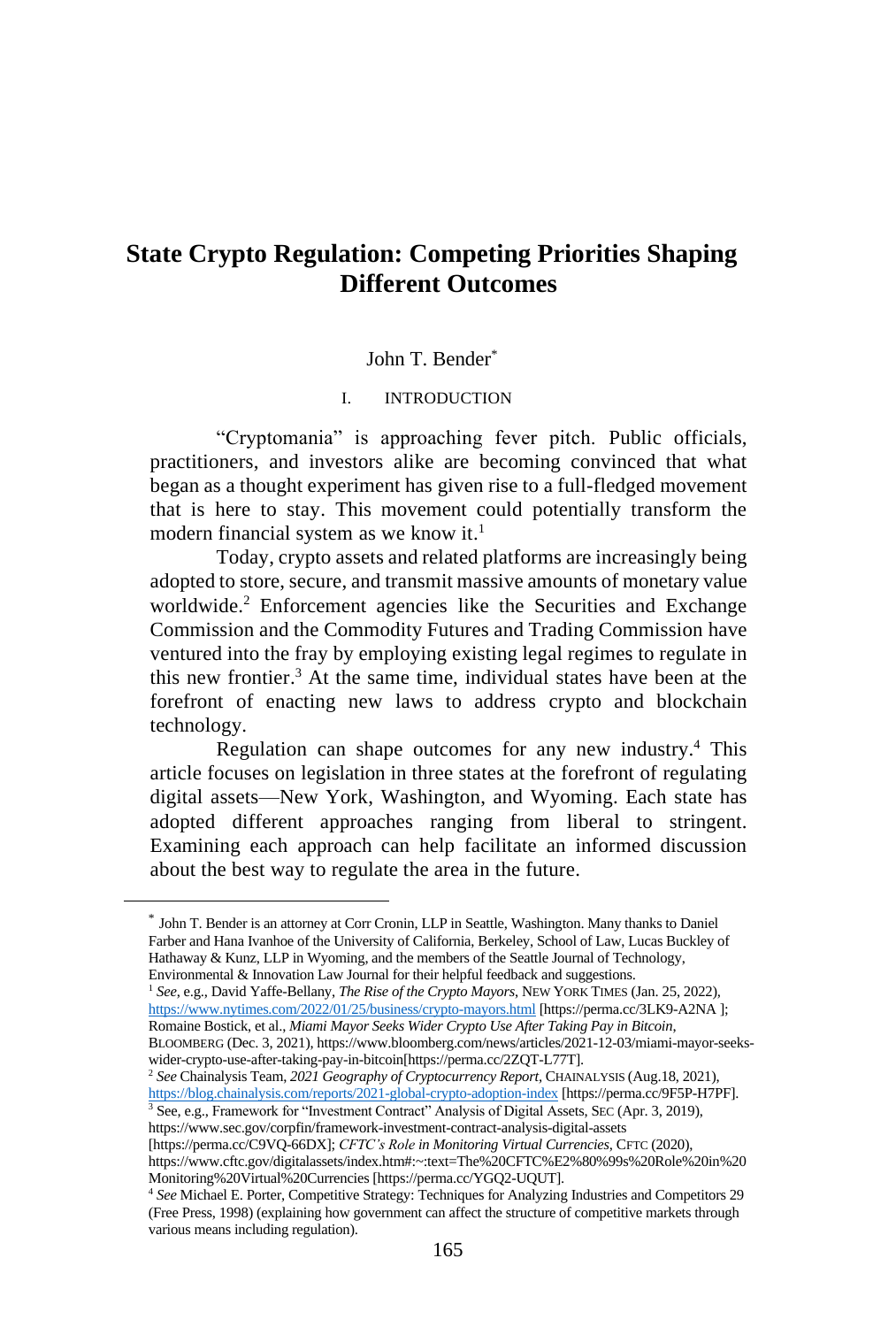Legislators and regulators facing the crypto movement bear the difficult task of striking the right balance between deterring potential abuses and fostering technological and economic development. While the verdict is still out on whether one approach is better than another, states risk driving away innovation and beneficial economic activity by overcorrecting. New York and, to a lesser degree, Washington have already borne the ire of disappointed crypto entrepreneurs in response to regulatory action over the past few years. <sup>5</sup> Meanwhile, Wyoming has been heralded as a forward-looking and crypto-friendly jurisdiction.<sup>6</sup> While some might contend that a laissez faire approach invites fraud or criminal activity, Wyoming's experience challenges this doomsday scenario.<sup>7</sup> Wyoming's approach, albeit far from laissez faire, reflects a purposeful strategy to attract new business by fashioning creative ways to ease the regulatory burdens confronting this new technology.<sup>8</sup>

This essay proceeds in multiple parts. First, New York's regulation of cryptocurrency is examined. New York was one of the first states to regulate in this new area by adopting the "BitLicense," a cryptospecific framework that requires covered entities to obtain a special license to operate and maintain rigorous compliance practices.<sup>9</sup> New York's BitLicense regime has faced steep criticism claiming it has imposed undue costs that inhibit innovation. <sup>10</sup> Second, while Washington has not gone as far as New York, and thus arguably presents a middle-of-the-road approach by comparison, the steps Washington has taken to regulate crypto—which include amending its moneytransmission law to expressly cover virtual currencies—has been the source of criticism for the same reason New York's BitLicense has been criticized.<sup>11</sup> Washington's financial regulator has also actively enforced state securities laws against entities engaged in initial coin offerings.<sup>12</sup> Third, the discussion shifts to Wyoming, which has been heralded as the most crypto-friendly jurisdiction in the nation.<sup>13</sup> Since 2018, Wyoming has passed a series of laws favoring crypto and blockchain technology, including exemptions from state money-transmission and securities laws for digital assets and creating special purpose depository institutions that can offer financial products traditionally offered by banks.<sup>14</sup>

To close, this essay compares these different approaches and contends that the regimes adopted in New York and Wyoming reflect competing priorities that have produced dramatically different legal and regulatory landscapes. Wyoming has prioritized easing regulatory

<sup>5</sup> *See infra* note 134 and accompanying text.

<sup>6</sup> See Caitlin Long, *What Do Wyoming's 13 New Blockchain Laws Mean?,* FORBES (March 4, 2019), https://www.forbes.com/sites/caitlinlong/2019/03/04/what-do-wyomings-new-blockchain-lawsmean/?sh=14afca875fde [https://perma.cc/VTN8-AXJH] (referring to Wyoming as the "Delaware of digital asset law").

<sup>7</sup> *Id.*

<sup>8</sup> *Id*.

<sup>9</sup> *See* N.Y. COMP. CODES R. & REGS. tit. 23§ 200 (2022) for the current regulation.

<sup>&</sup>lt;sup>10</sup> See infra note 134 and accompanying text.

<sup>&</sup>lt;sup>11</sup> See infra note 134 and accompanying text.

<sup>&</sup>lt;sup>12</sup> *Infra* notes 71-97 and accompanying text.

<sup>13</sup> *See* Long *supra* note 6.

<sup>&</sup>lt;sup>14</sup> *See infra* notes 99-127 and accompanying text.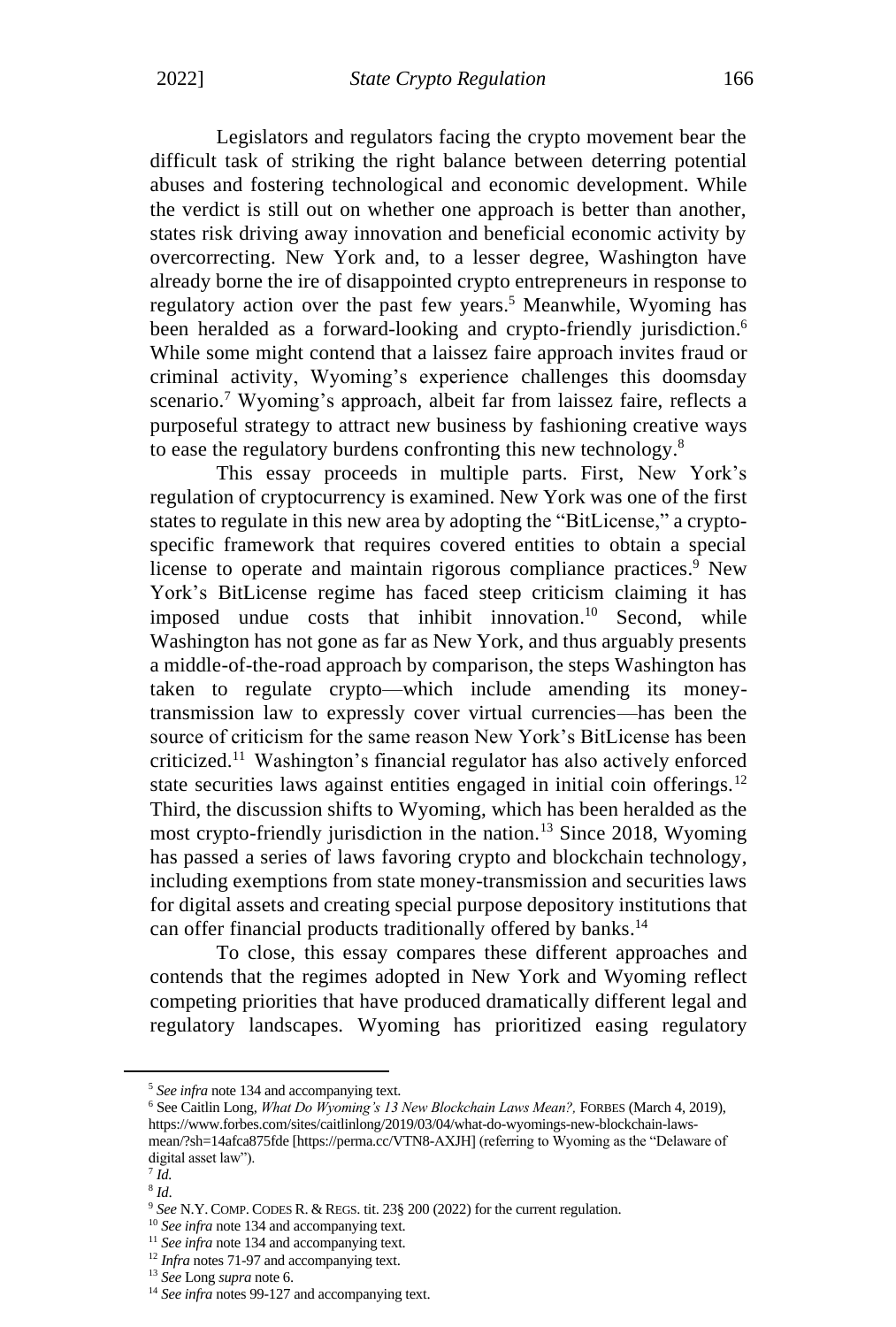barriers as part of a deliberate strategy to attract the growing cryptocurrency industry. <sup>15</sup> Whereas, New York and Washington have imposed strict compliance regimes.<sup>16</sup> While the delta between these approaches may set the stage for the adoption of federal legislation, Wyoming's experience illustrates that it is possible to fashion creative ways of lessening regulatory barriers, while maintaining the opportunity for meaningful oversight. 17

## II. NEW YORK

In August 2015, the New York Department of Financial Services ("NYDFS") issued its "BitLicense" framework to regulate virtual currencies. The final framework was a product of a process that had begun some two years before. In January 2014, the NYDFS convened for two days of public hearings regarding the regulation of virtual currencies that featured testimony from academics, private attorneys, and law enforcement officials. <sup>18</sup> In his opening remarks, NYDFS' then-Superintendent Lawsky characterized the existing legal landscape as "akin to the Wild West" that was "not tenable for the long term."<sup>19</sup> Superintendent Lawsky also announced that his department was evaluating a "so-called 'BitLicense' specifically tailored to virtual currencies."<sup>20</sup> He concluded his remarks by outlining the apparent impetus behind New York's future BitLicense regime:

> First, serving as a money changer of choice for terrorists, drug smugglers, illegal weapons dealers, money launderers, and human traffickers can expose the virtual currency industry to extraordinarily serious criminal penalties. Taking steps to root out illegal activity is both a legal and business imperative for virtual currency firms.

> Second, safety and soundness requirements help build greater confidence among customers that the funds that they entrust to virtual currency companies won't get caught in a virtual black hole. Indeed, some consumers

<sup>&</sup>lt;sup>15</sup> Supra note 6 and accompanying text.

<sup>&</sup>lt;sup>16</sup> *Infra* note 134 and accompanying text.

 $17$  If news reports are accurate, the U.S. Congress may see activity on the legislative front as early as 2022. See, e.g., Allyson Versprille*, Bitcoin-Owning Senator Lummis to Propose Crypto Overhaul Bill Next Year,* BLOOMBERG (Dec. 23, 2021), https://www.bloomberg.com/news/articles/2021-12-23/procrypto-senator-lummis-to-propose-overhaul-bill-next-year [https://perma.cc/Y57Z-BD34]. Moreover, some scholars have advocated for preempting state money-transmission laws with federal law. *See* Carol R. Goforth, *The Case for Preempting State Money Transmission Laws for Crypto-Based Businesses*, 73 ARK. L. REV. 301 (2020) (arguing in favor of federal preemption of state money transmission statutes). As noted, the scope of this article is limited to analyzing the steps taken to regulate crypto in New York, Washington, and Wyoming. For a broader discussion of crypto and its regulation in the U.S., *See* PRIMAVERA DE FILIPPI & AARON WRIGHT, BLOCKCHAIN AND THE LAW (2018). *See also* DANIEL STABLE, DIGITAL ASSETS AND BLOCKCHAIN TECHNOLOGY: U.S. LAW AND REGULATION (2020). <sup>18</sup> *NYFDS Virtual Currency Hearing*, NEW YORK DEP'T FIN. SERV.'S (Jan. 28, 2014), [https://web.archive.org/web/20140920015531/http://www.dfs.ny.gov/about/hearings/vc\\_01282014\\_indx.](https://web.archive.org/web/20140920015531/http:/www.dfs.ny.gov/about/hearings/vc_01282014_indx.htm)

[htm.](https://web.archive.org/web/20140920015531/http:/www.dfs.ny.gov/about/hearings/vc_01282014_indx.htm)

<sup>19</sup> *NYFDS Opening Statement by Superintendent Lawsky*, NEW YORK DEP'T FIN. SERV.'S (Jan. 28, 2014), [https://web.archive.org/web/20141204133845/http://www.dfs.ny.gov/about/hearings/vc\\_01282014/lawsk](https://web.archive.org/web/20141204133845/http:/www.dfs.ny.gov/about/hearings/vc_01282014/lawsky_vchearing.pdf) [y\\_vchearing.pdf](https://web.archive.org/web/20141204133845/http:/www.dfs.ny.gov/about/hearings/vc_01282014/lawsky_vchearing.pdf) [https://perma.cc/9VRL-D229].

<sup>20</sup> *Id.*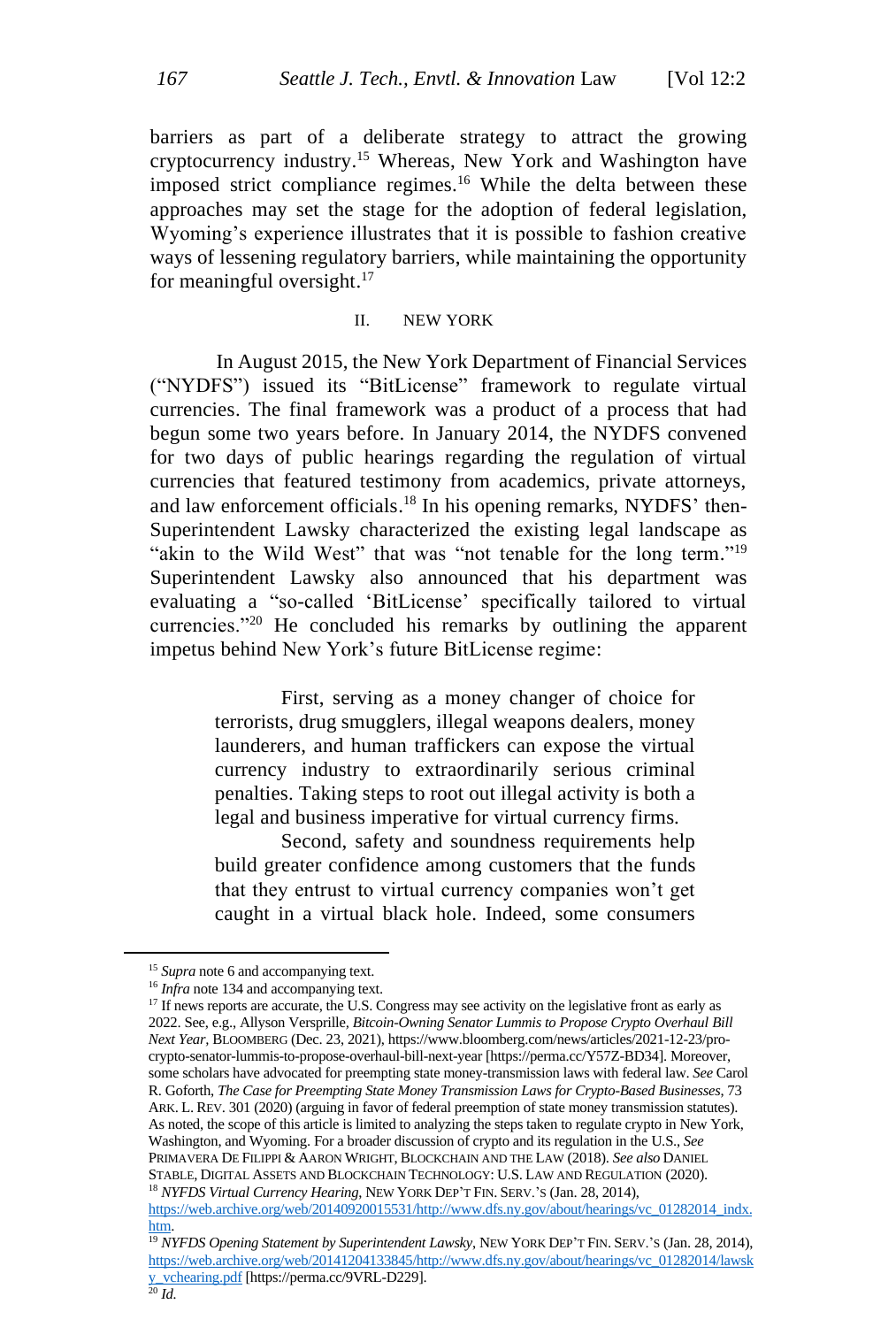have expressed concerns about how quickly their virtual currency transactions are processed. There have also been public reports of virtual currency lost – perhaps irretrievably – through hacking and other cyber security vulnerabilities. Addressing those issues through enhanced safety and soundness requirements would be important to building greater confidence in this technology among the general public and promoting wider adoption.<sup>21</sup>

The final framework, 23 NYCRR Part 200, imposed a special licensure requirement, the "BitLicense," that entities engaged in certain business activities involving virtual currencies must obtain to lawfully operate within the state. It also imposed compliance standards that faced steep criticism following the framework's adoption.<sup>22</sup>

### *A. "Virtual Currency" and "Virtual Currency Business Activity."*

The scope of 23 NYCRR Part 200 turns on the definitions of "Virtual Currency" and "Virtual Currency Business Activity."<sup>23</sup> "Virtual Currency" is defined as "any type of digital unit that is used as a medium of exchange or a form of digitally stored value."<sup>24</sup> "Virtual Currency Business Activity" is also defined broadly. It includes (1) the receipt or transmission of virtual currencies unless it is for a non-financial purpose and involves a nominal amount; (2) holding or maintaining custody of virtual currencies on behalf of others; (3) buying and selling virtual currencies for customers; (4) performing exchange services for customers; or (5) "controlling, administering, or issuing a Virtual Currency."<sup>25</sup>

#### *B. Application and Approval.*

Subject to limited exceptions, any entity engaging in "Virtual Currency Business Activity" must obtain a license from NYDFS.<sup>26</sup> Two categories of entities are exempt: (1) chartered banks that also receive approval to engage in Virtual Currency Business Activity from NYDFS and (2) "merchants and consumers" utilizing virtual currencies "solely for the purchase or sale of goods or services for investment purposes."<sup>27</sup>

To apply for a license, applicants must submit a host of financial and background information, including two years of audited financial statements, FinCEN registration information, Anti-Money Laundering/Bank Secrecy Act policies, management, and organizational charts, disclosure of executive officers, control persons, and direct and indirect owners (each of whom must submit credit reports and personal

<sup>24</sup> *Id.*

<sup>21</sup> *Id*. at 4.

<sup>&</sup>lt;sup>22</sup> *Infra* note 134 and accompanying text.

<sup>23</sup> N.Y. COMP. CODES R. & REGS. tit. 23§ 200.2(p) (2022).

<sup>25</sup> N.Y. COMP. CODES R. & REGS. tit. 23§ 200.2(q) (2022).

<sup>26</sup> N.Y. COMP. CODES R. & REGS. tit. 23§ 200.3(a) (2022).

<sup>27</sup> N.Y. COMP. CODES R. & REGS. tit. 23§ 200.3 (c)(1)-(2) (2022).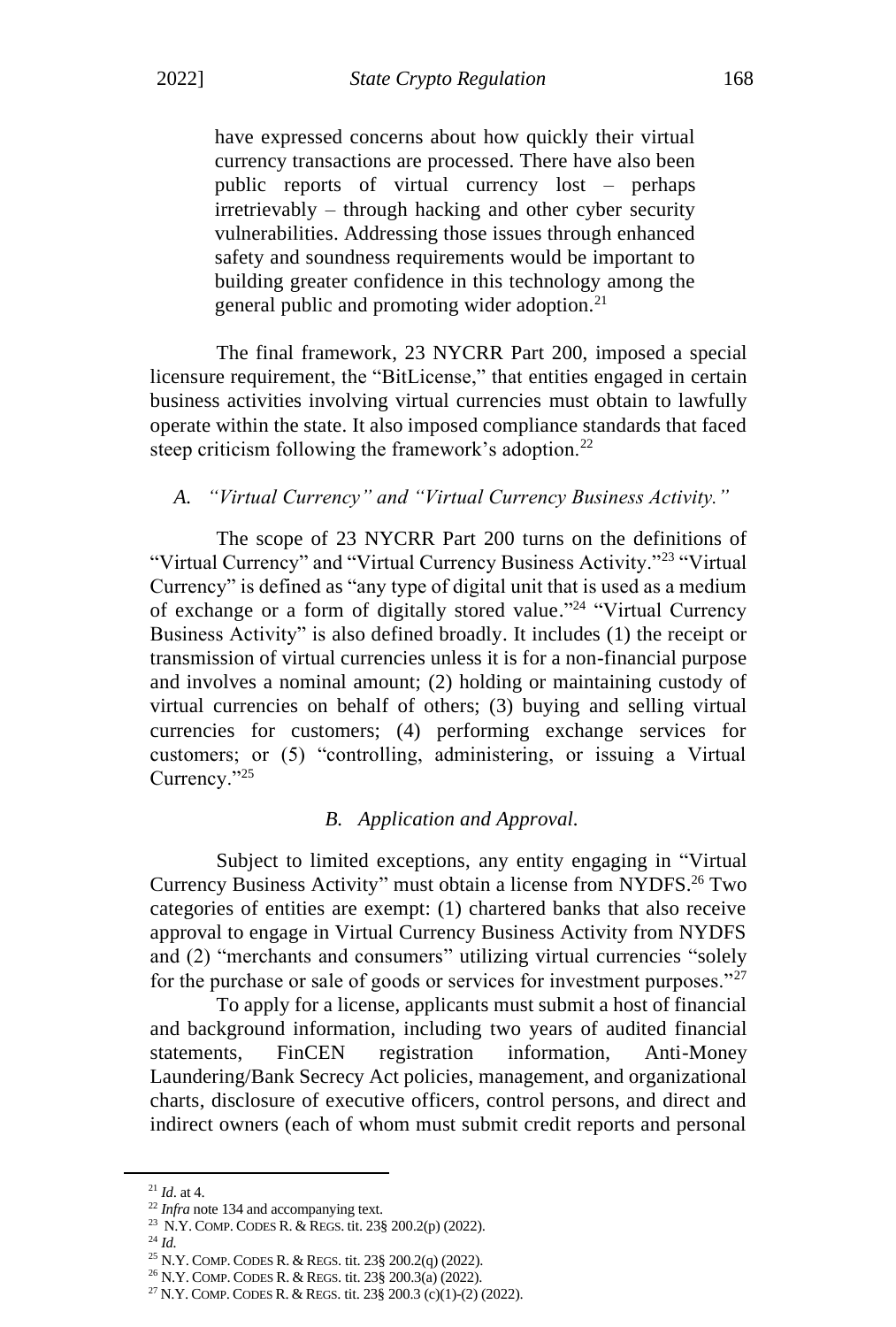financial statements), a detailed business plan, a description of the services or transactions to be conducted in the state, as well as internal compliance policies and risk management programs on a range of topics including privacy, cybersecurity, consumer protection, anti-fraud, and internal complaints.<sup>28</sup>

In determining whether to approve an application, NYDFS must investigate the financial condition, experience, and character of the applicant and find that that "the applicant's business will be conducted honestly, fairly, equitably, carefully, and efficiently within the purpose and intent of [the regulation], and in a manner commanding the confidence and trust of the community[.]"<sup>29</sup>

#### *1. Anti-Money Laundering and Cyber Security Programs.*

Each BitLicense licensee must comply with strict Anti-Money Laundering ("AML") requirements. All licensees must conduct an initial risk assessment that considers "legal, compliance, financial, and reputational risks" and implement an AML program based on that assessment. <sup>30</sup> Licensees must also maintain extensive record-keeping practices for every virtual currency transaction.<sup>31</sup>

Unless subject to federal reporting requirements, licensees must report all virtual currency transactions to NYDFS within 24 hours of completion. <sup>32</sup> Licensees must monitor transactions for criminal activity and must file Suspicious Activity Reports ("SARs") per applicable federal law.<sup>33</sup> Licensees must implement a "know your customer" ("KYC") program that includes policies and practices for proof of account holders, enhanced due diligence for foreign entities, verification of identity for any transactions over \$3,000, and a prohibition of dealing with "foreign shell entities."<sup>34</sup>

Licensees must also maintain a cybersecurity program to ensure their systems' "availability and functionality" and protect "any sensitive data on those systems from unauthorized access, use, or tampering."35 Specifically, licensees must implement a written policy, approved annually by its board, addressing 13 prescribed cyber security principles. <sup>36</sup> Licensees must employ a Chief Information Security Officer responsible for "overseeing and implementing" the program and submitting annual cyber security reports to NYDFS.<sup>37</sup> Licensees must also carry out regular vulnerability and penetration testing and maintain an adequate audit trail system that tracks and maintains data in a manner

<sup>29</sup> *Id.*

<sup>28</sup> *See Id.*

<sup>30</sup> N.Y. COMP. CODES R. & REGS. tit. 23§ 200.15(b) (2022).

<sup>31</sup> N.Y. COMP. CODES R. & REGS. tit. 23§ 200.15(e) (2022).

<sup>32</sup> N.Y. COMP. CODES R. & REGS. tit. 23§ 200.15(e)(2) (2022).

<sup>33</sup> N.Y. COMP. CODES R. & REGS. tit. 23§ 200.15(e)(3)(i) (2022).

<sup>34</sup> N.Y. COMP. CODES R. & REGS. tit. 23§ 200.15(h) (2022). For background into what "KYC" programs entail, *See* Dan Ryan, *FinCEN: Know Your Customer Requirements*, HARVARD LAW SCHOOL FORUM ON CORP. GOV. (Feb. 7, 2016), https://corpgov.law.harvard.edu/2016/02/07/fincen-know-your-customerrequirements/[https://perma.cc/5ML9-WRHG].

<sup>35</sup> N.Y. COMP. CODES R. & REGS. tit. 23§ 200.16(a) (2022).

<sup>36</sup> N.Y. COMP. CODES R. & REGS. tit. 23§ 200.16(b) (2022).

<sup>37</sup> N.Y. COMP. CODES R. & REGS. tit. 23§ 200.16(c) (2022).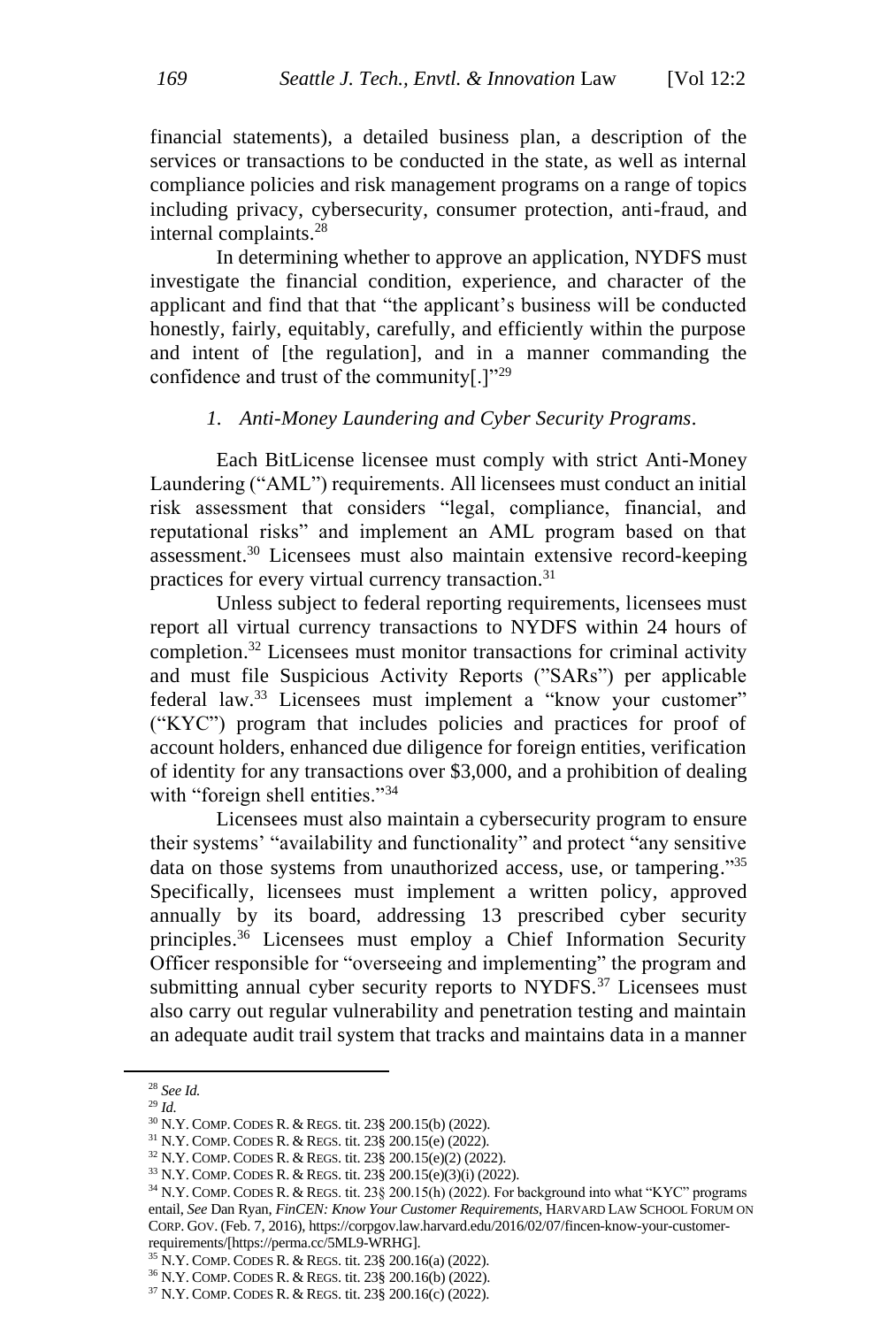that "allows accurate and complete reconstruction of all financial transactions and accounting," and protects the integrity of data, hardware, and systems "from alteration and tampering."<sup>38</sup>

#### *2. Customer Disclosures.*

The BitLicense regime imposes specific disclosure requirements on all licensees. Licensees must disclose to their customers clearly and conspicuously "all material risks associated with its products, services, and activities and virtual currency generally[.] $v^{39}$  The regulation mandates a series of minimum risk disclosures that must be provided to all customers when either opening a new account or at the time of the initial transaction. The mandate also requires disclosures addressing the fact that virtual currencies are not a legal tender backed or insured by the government, regulatory changes may impact its use or value, losses from "fraudulent or accidental transactions" might not be recovered, and that transactions are subject to an increased risk of cyber-attack or fraud. 40

Licensees are must various other disclosures to customers when opening an account or executing transactions. <sup>41</sup> These disclosures must be acknowledged by the customer, and licensees must provide receipts to customers containing mandatory information identifying and describing each transaction.<sup>42</sup> Licensees must also take "reasonable steps to detect and prevent fraud, including by establishing and maintaining a written anti-fraud policy." 43

#### *3. Material Changes, Change-of-Control, and Mergers.*

Licensees must obtain pre-approval from NYDFS for material changes to their business activities and change-of-control or merger transactions. In particular, licensees must obtain NYDFS approval "for any plan or proposal to introduce or offer a materially new product, service, or activity, or make a material change to an existing product, service, or activity involving New York or New York Residents."<sup>44</sup> The regulation provides open-ended guidance on the definition of materiality in this context. 45

In the change-of-control context, an individual or entity seeking to obtain "control" of a licensee, which is defined as having the direct or indirect power to influence management decisions or policies, must submit a written application with NYDFS for approval.<sup>46</sup> NYDFS considers "the public interest and the needs and convenience of the public" when determining whether to approve the transaction.<sup>47</sup> Mergers

<sup>38</sup> N.Y. COMP. CODES R. & REGS. tit. 23§ 200.16(c)(1)-(2) (2022).

<sup>39</sup> N.Y. COMP. CODES R. & REGS. tit. 23§ 200.19(a) (2022).

<sup>40</sup> *Id*.

<sup>41</sup> N.Y. COMP. CODES R. & REGS. tit. 23§ 200.19(c) (2022).

<sup>42</sup> N.Y. COMP. CODES R. & REGS. tit. 23§ 200.19(d)-(e) (2022).

<sup>43</sup> N.Y. COMP. CODES R. & REGS. tit. 23§ 200.19(g) (2022).

<sup>44</sup> N.Y. COMP. CODES R. & REGS. tit. 23§ 200.10(a) (2022).

<sup>45</sup> N.Y. COMP. CODES R. & REGS. tit. 23§ 200.10(b) (2022). <sup>46</sup> N.Y. COMP. CODES R. & REGS. tit. 23§ 200.11(a) (2022).

<sup>47</sup> N.Y. COMP. CODES R. & REGS. tit. 23§ 200.11(a)(5) (2022).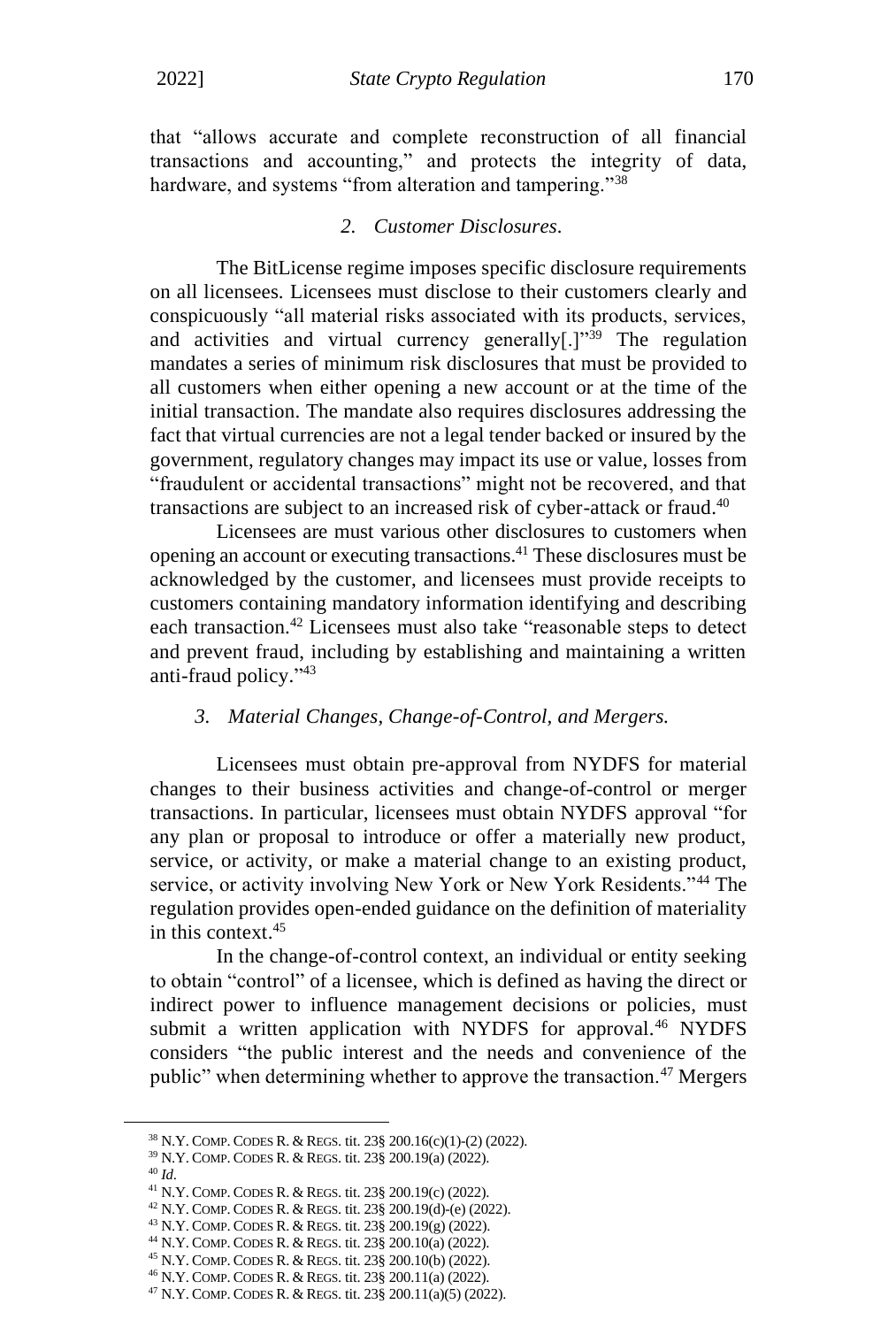and acquisitions are subject to similar requirements. The merging or acquiring entity must submit a written application to NYDFS, and NYDFS must consider "the public interest and the needs and convenience of the public" when determining whether to approve the transaction<sup>48</sup>

#### *4. Examinations and Reporting.*

The BitLicense regime imposes extensive reporting and examination obligations on licensees, including financial reporting on a quarterly and annual basis, akin to traditional financial institutions.<sup>49</sup> Licensees are also required to submit "special reports" to NYDFS upon request and must "immediately" notify NYDFS "upon the discovery of any violation or breach of law, rule, or regulation." 50

In addition, licensees must "permit and assist" NYDFS "to examine the Licensee whenever in [NYDFS's] judgment such examination is necessary or advisable, but not less than once every two calendar years[.]"<sup>51</sup> Areas of potential NYDFS inquiry include but are not limited to, the licensee's general financial condition; "safety and soundness of the conduct of its business;" management policies; compliance with laws, rules, or regulations; and "such other matters as [NYDFS] may determine[.]"<sup>52</sup> Licensees must also assist NYDFS in the regular inspection of the licensee's books and records.<sup>53</sup>

#### *5. Enforcement.*

NYDFS may suspend or revoke a licensee for failure to comply with the regime's requirements, "for good cause shown," or for failure to pay a judgment.  $54$  The regulation defines "good cause" as "when a Licensee has defaulted or likely to default in performing its obligations or financial engagements or engages in unlawful, dishonest, wrongful, or inequitable conduct or practices that may cause harm to the public."<sup>55</sup> However, NYDFS may only revoke or suspend a license after notice is given and a hearing is held, and any order suspending or revoking a license must "state the grounds upon which it is based.]<sup>"56</sup>

NYDFS may also petition a court for a preliminary injunction "deemed in the public interest" to restrain a licensee's violation of the regulation or other applicable law.<sup>57</sup> The regulation also provides that

<sup>55</sup> *Id.*

<sup>48</sup> N.Y. COMP. CODES R. & REGS. tit. 23§ 200.11(b)(3) (2022).

<sup>49</sup> *See* N.Y. COMP. CODES R. & REGS. tit. 23§ 200.14(a)-(b) (2022).

<sup>50</sup> N.Y. COMP. CODES R. & REGS. tit. 23§ 200.14(e) (2022).

<sup>51</sup> N.Y. COMP. CODES R. & REGS. tit. 23§ 200.13(a) (2022).

<sup>52</sup> N.Y. COMP. CODES R. & REGS. tit. 23§ 200.13(a)(1)-(5) (2022).

<sup>53</sup> N.Y. COMP. CODES R. & REGS. tit. 23§ 200.13(b)-(c) (2022).

<sup>54</sup> N.Y. COMP. CODES R. & REGS. tit. 23§ 200.6(c) (2022).

<sup>56</sup> N.Y. COMP. CODES R. & REGS. tit. 23§ 200.6(d) (2022).

<sup>57</sup> N.Y. COMP. CODES R. & REGS. tit. 23§ 200.6(e) (2022).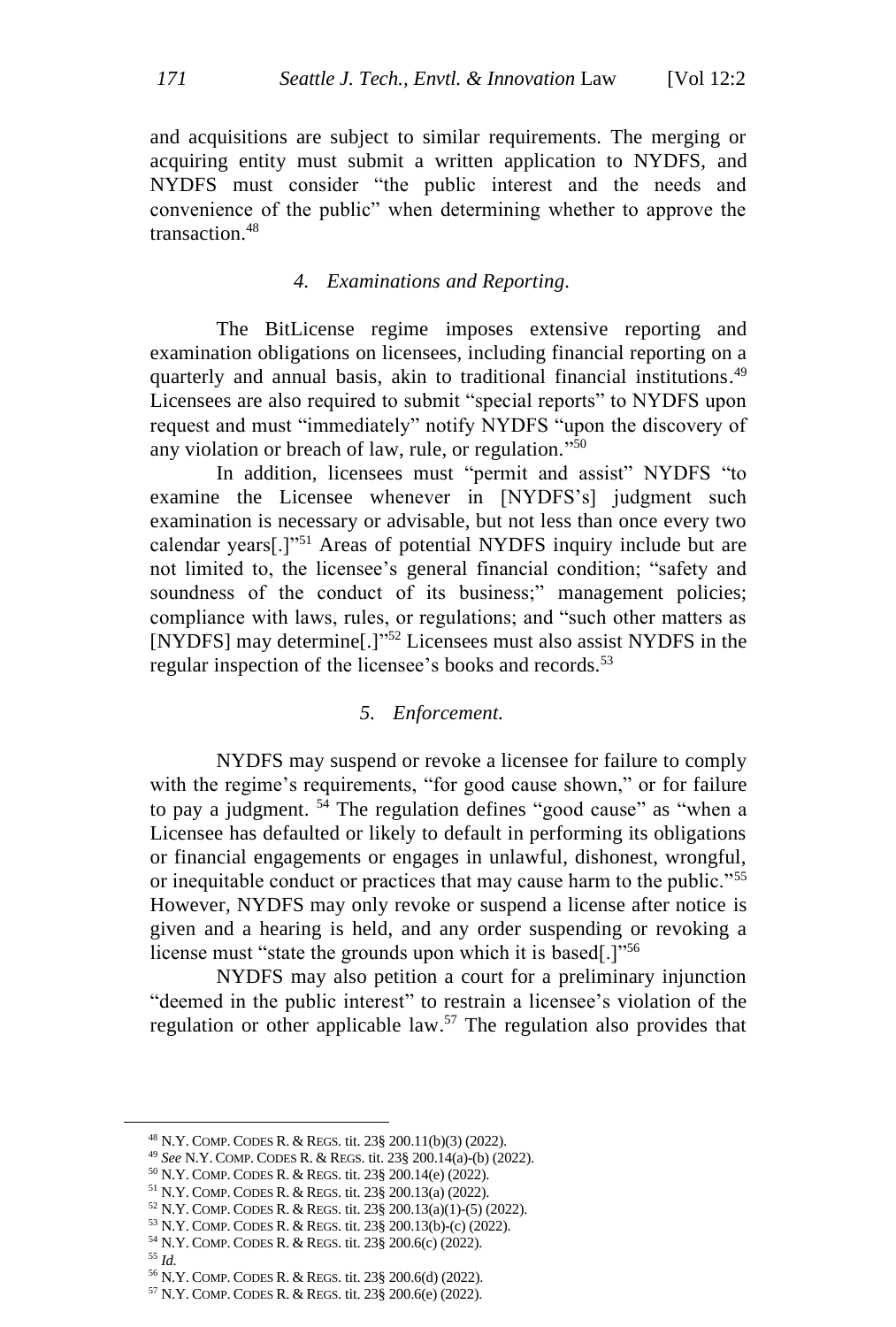NYDFS is not precluded from investigating or enforcing any other applicable laws, rules, or regulations against a licensee.<sup>58</sup>

#### III. WASHINGTON

While Washington has not gone as far as New York in regulating virtual currencies, the steps Washington has taken to regulate in this area have been consequential. These include amending its Uniform Money Services Act to expressly cover virtual currency as well as the Washington State Department of Financial Institutions ("DFI") actively enforcing state securities law against ICOs.

#### *A. Amendment of Uniform Money Services Act.*

In 2017, Washington amended its Uniform Money Services Act to include virtual currencies within the scope of the state's money transmission laws.<sup>59</sup> As a result, businesses that receive or transmit virtual currencies to third parties, such as cryptocurrency exchanges, must obtain a money-transmitter license and comply with the statute's other requirements, which now include several virtual currency-specific provisions.<sup>60</sup>

The amended statute defines "virtual currencies" broadly as "a digital representation of value used as a medium of exchange, a unit of account, or a store of value, but does not have legal tender status as recognized by the United States government."<sup>61</sup> Excluded from the definition of "money transmission" are units of value "that are issued in affinity or rewards programs that cannot be redeemed for either money or virtual currencies" or "units of value that are used solely within online gaming platforms that have no market or application outside of the gaming platforms."<sup>62</sup>

Obtaining a license under the statute requires significant disclosures by the prospective licensee about the nature of its business and its financial condition. Specifically, applicants must define the proposed services to be offered and disclose audited financial statements as well as the personal and financial histories of owners and other key members of the organization.<sup>63</sup> Additionally, virtual currency businesses

<sup>58</sup> N.Y. COMP. CODES R. & REGS. tit. 23§ 200.6(f) (2022). While the NYDFS has authority to enforce violations of the BitLicense regime, the extent to which it has exercised such authority to date is unclear. By contrast, the New York Attorney General has prosecuted several enforcement actions against crypto platforms and issuers for violations of state securities laws. *See, e.g., Press Release: Attorney General James Directs Unregistered Crypto Lending Platforms to Cease Operations in New York, Announces Additional Investigations*, NEW YORK STATE OFFICE OF ATTORNEY GENERAL (Oct. 18, 2021), https://ag.ny.gov/press-release/2021/attorney-general-james-directs-unregistered-crypto-lendingplatforms-cease [https://perma.cc/C3JU-ZBNL].

<sup>&</sup>lt;sup>59</sup> Other states that have also amended their state money transmitter statutes to cover cryptocurrency include Alabama, Connecticut, Georgia, Florida, North Carolina, and Vermont. And several states including Colorado and Oregon have interpreted existing state law to cover crypto assets. For further discussion about these state amendments or states that have issued agency guidance interpreting their existing money transmitter laws to cover crypto, *See* Goforth, *Preempting Statement Money* 

*Transmission Laws*, 73 ARK. L. REV. at 327-36.

<sup>60</sup> WASH. REV. CODE § 19.230.010(18) (2017); WASH. REV. CODE § 19.230.030 (2017).

<sup>61</sup> WASH. REV. CODE § 19.230.010(30) (2017).

<sup>62</sup> WASH. REV. CODE § 19.230.010(18) (2017).

<sup>63</sup> WASH. REV. CODE § 19.230.040(1)-(2), (4) (2017).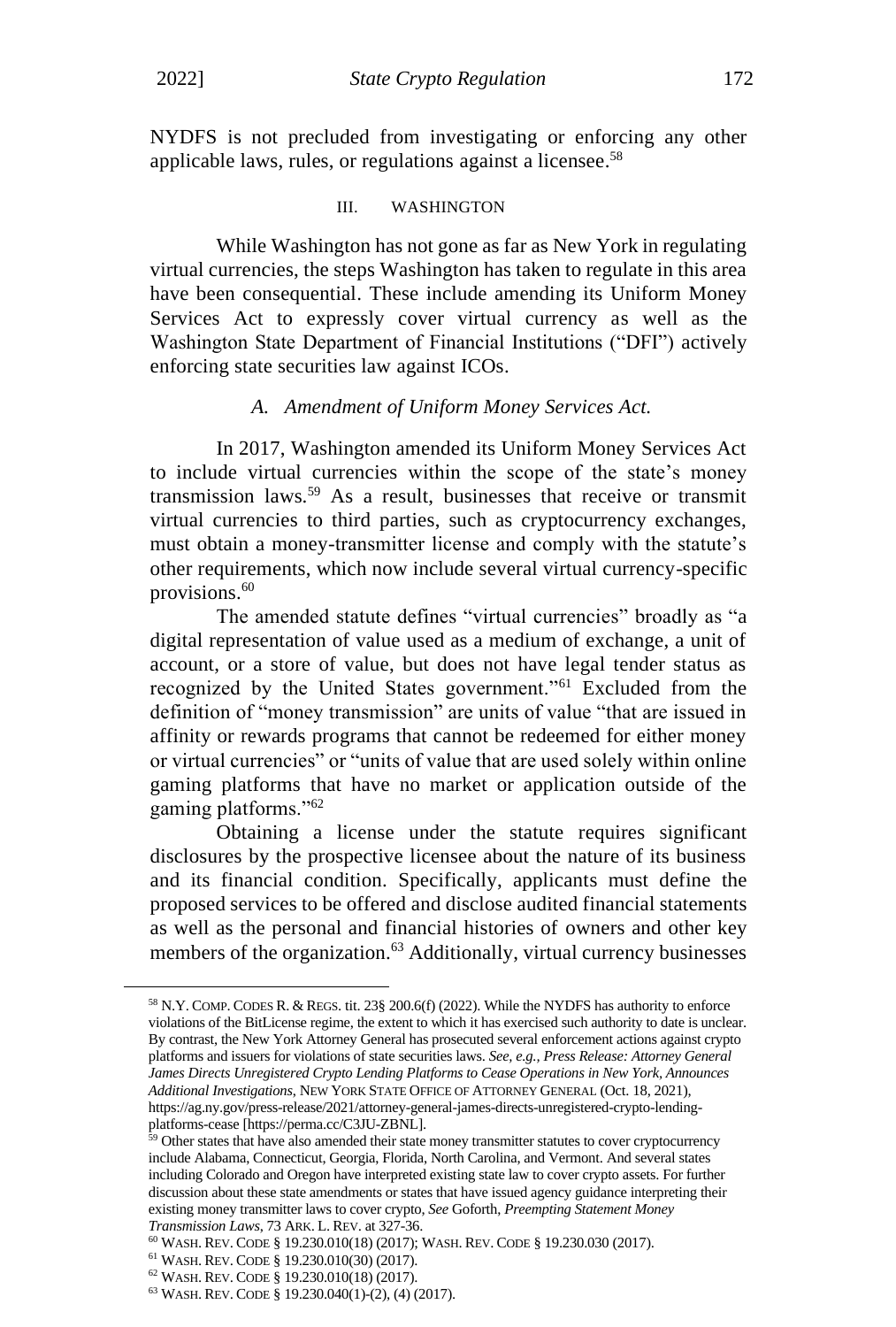must now "obtain a third-party party security audit of all electronic information and data systems acceptable to the director" and provide the results of such audit.<sup>64</sup> All applicants for a money transmission license are also subject to an investigation by Washington's DFI into the applicant's "financial condition and responsibility, financial and business experience, competence, character, and general fitness."<sup>65</sup>

If approved, licensees are subject to annual and periodic reporting requirements. Among other things, licensees must submit their most recent audited financial statements and descriptions of any material changes on an annual basis and notify DFI of any material changes within 30 days. <sup>66</sup> DFI has the authority to conduct investigations or examinations of a licensee "for the purpose discovering violations of this chapter or rules adopted under this chapter, discovering unsafe and unsound practices, or securing information lawfully required."<sup>67</sup> Licensees must also comply with all federal suspicious transaction and money laundering requirements and maintain copies of all such records and reports.<sup>68</sup>

In addition, licensees must obtain pre-approval from DFI for any change-of-control transactions. DFI will only approve such transactions if it finds that "the person, or group of persons, requesting approval meets the criteria for licensing" and that "the public interest will not be jeopardized by the change of control."<sup>69</sup> Licensees also are required to maintain sufficient permissible investments to cover the average daily sum of outstanding money transmissions; licensees transmitting virtual currencies must also maintain the same volume of "like-kind virtual currencies" to cover the volume "obligated to consumers."<sup>70</sup>

The 2017 amendment also added a provision imposing mandatory disclosures on licensees transmitting virtual currencies. Specifically, the law now requires disclosure of the licensee's liability for "unauthorized, mistaken, or accidental transfers" and a description of "the user's responsibility for providing notice of such mistake to the licensee and of general error-resolution rights applicable to any transaction" and any other disclosures required by DFI rules.<sup>71</sup>

#### *B. Enforcement of state securities laws.*

In the absence of legislative intervention, Washington's DFI has filled the void by actively enforcing state securities laws against businesses conducting initial coin offerings ("ICOs").  $^{72}$ 

<sup>64</sup> WASH. REV. CODE § 19.230.040(5) (2017).

<sup>65</sup> WASH. REV. CODE § 19.230.070(1) (2017).

<sup>66</sup> WASH. REV. CODE § 19.230.150(2) (2017).

<sup>67</sup> WASH. REV. CODE § 19.230.130(1)-(2) (2017).

<sup>68</sup> WASH. REV. CODE § 19.230.180 (2017).

<sup>69</sup> WASH. REV. CODE § 19.230.160(1)-(3) (2003).

<sup>70</sup> WASH. REV. CODE § 19.230.200(1) (2017).

<sup>71</sup> WASH. REV. CODE § 19.230.370 (2017).

<sup>&</sup>lt;sup>72</sup> In April 2019, DFI issued agency guidance concluding that state and federal securities laws commonly apply to the offer and sale of tokens or digital assets in ICOs. *See Digital Assets and Securities Laws*, WASHINGTON DEP'T. OF FIN. INST. (April 3, 2019), https://dfi.wa.gov/sites/default/files/digital-assets-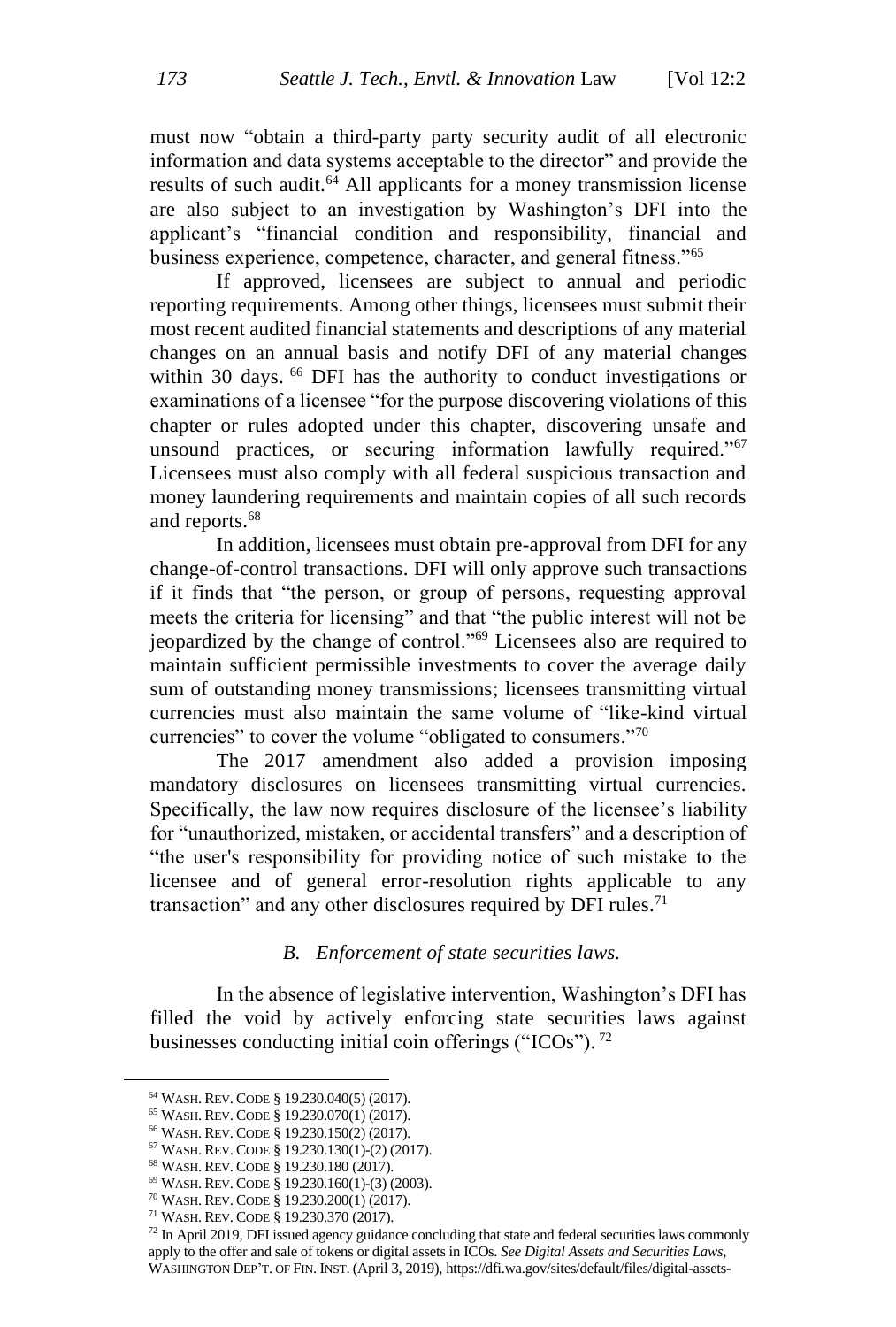For example, in January 2021, DFI published a Consent Order in an action brought against Dragonchain, Inc., regarding claims that the Bellevue, Washington-based blockchain platform failed to register a 2017 ICO that allegedly raised \$12.7 million from 5,000 investors. <sup>73</sup> The alleged purpose of the ICO was to "develop Dragonchain's business and compensate Dragonchain's employees."<sup>74</sup> DFI alleged that the purchasers were predominantly passive investors whom the firm allegedly did not screen to determine their accreditation.<sup>75</sup> According to DFI, the company made various statements suggesting that the value of its tokens would increase over time, and told purchasers they would receive discounted prices on tokens offered by startup companies that used Dragonchain as an incubator.<sup>76</sup> The discount program was later disbanded.<sup>77</sup> The company agreed to pay a \$50,000 fine and \$10,000 in investigative costs to resolve the action. 78

In September 2020, DFI published a Consent Order concerning Unikrn, Inc.'s \$47 million offering of "UKG," a virtual currency that the company created for use on its esports betting platform.<sup>79</sup> According to DFI, Unikrn represented to customers that the funds would be used "for the ongoing development of the [Unikrn] platform and associated opensource software tools for users and developers to leverage the platform."<sup>80</sup> DFI alleged that Unikrn made statements that created a reasonable expectation on the part of purchasers that purchasing UKG would return a profit.<sup>81</sup> For example, Unikrn's marketing of UKG to presale investors included statements that the value of the token would appreciate as "turnover and betting volume of UKG on our platform" increased.<sup>82</sup> DFI also took issue with public remarks by Unikrn's CEO, stating, among other things, that "[i]t is very important for us to create a stable ecosystem and stable token so that over time, when we add more features and more people start using the platform and when we can

securities-laws.pdf. In so doing, DFI adopted a position that tracked that of the SEC. *See supra* note 2 and accompany text (SEC guidance). DFI's 2019 Guidance states "[t]he definition of security under the Securities Act of Washington [in particular] is well established and very broad." Washington has adopted not only the so-called *Howey* test for a security (which considers whether there is an investment of money in a common enterprise with the expectation of sharing profits derived from the efforts of others, *see SEC v. W.J. Howey*, 328 U.S. 293, 301 (1946)) as well as the "risk capital test," which does not require an expectation of profit sharing, but only an expectation of some valuable benefit without managerial control. *See* RCW 21.20.005(17)(a). The risk capital test has been criticized as ambiguous, especially with respect to the degree of risk necessary to qualify as a security. *See* James D. Cox, et al., Securities Regulation: Cases and Materials, at 34 (9th ed. 2020).

<sup>73</sup> In re Dragonchain, Inc., Order No. S-18-2433-21-CO01, (Wash. Dep't of Fin. Inst. filed Jan. 26, 2021) <https://dfi.wa.gov/documents/securities-orders/S-18-2433-21-CO01.pdf> [https://perma.cc/EM6N-RHM8].

<sup>74</sup> *Id.* at 2.

<sup>75</sup> *Id.*

<sup>76</sup> *Id.* at 4.

<sup>77</sup> *Id.* at 6.

<sup>78</sup> *Id.* at 6.

<sup>79</sup> In re Unikrn, Order No. S-18-2441-20-CO01, (Wash. Dep't. of Fin. Inst. filed Sept. 24, 2020), https://dfi.wa.gov/documents/securities-orders/S-18-2441-20-CO01.pdf [https://perma.cc/G7CX-EY9W].  $80$   $\tilde{I}$ *d.* at 4-5.

<sup>81</sup> *Id.* at 2.

<sup>82</sup> *Id.* at 5.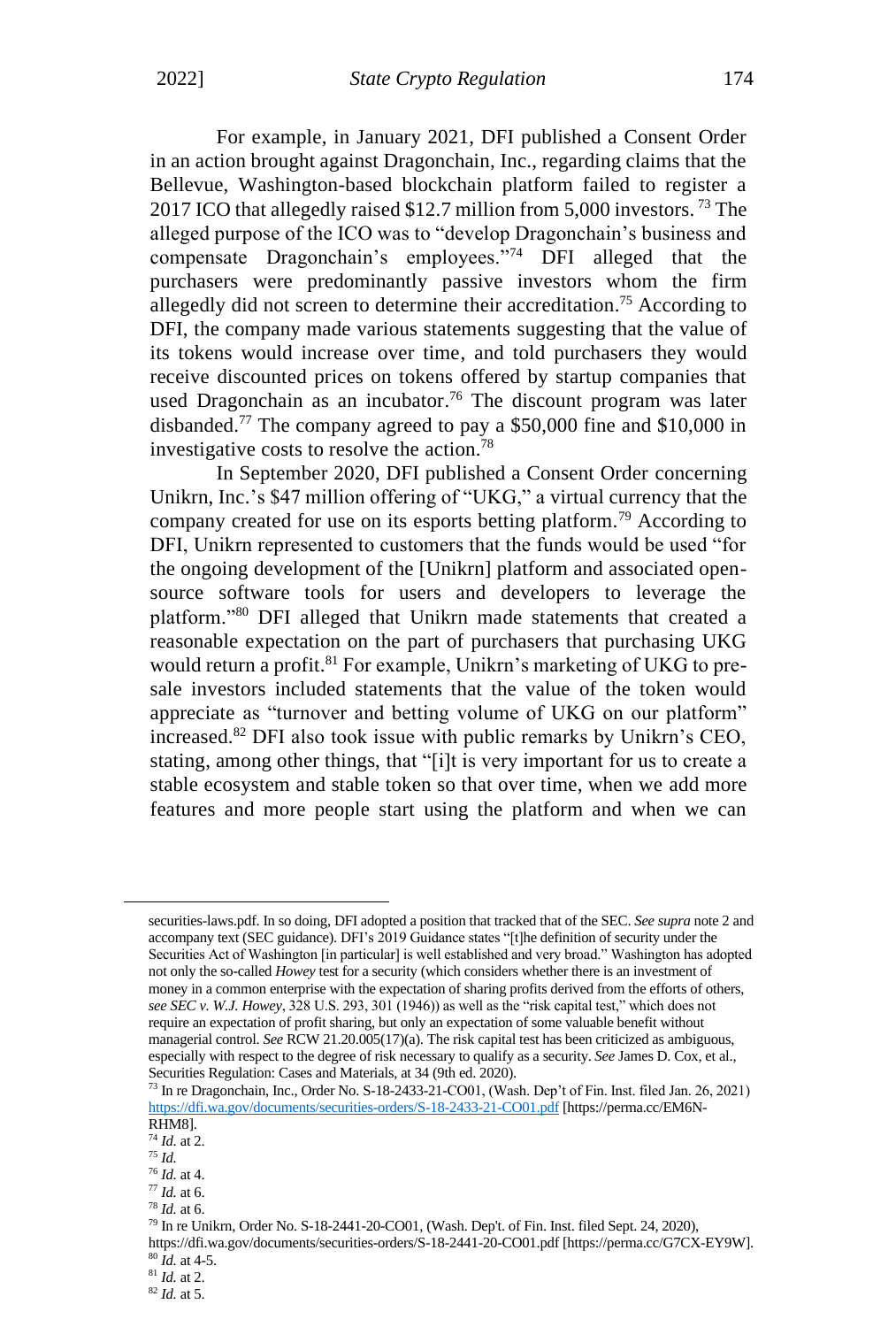further justify the value as that grows."<sup>83</sup> Unikrn agreed to pay DFI a fine of \$300,000 plus investigative costs to resolve the case.<sup>84</sup>

In February 2020, DFI published a Consent Order with RChain Cooperative, a Washington cooperative association operating a blockchain network with over 1,700 global members.<sup>85</sup> DFI alleged that RChain raised \$30 million through offerings of its "RHOC" token that it issued and distributed using the Ethereum blockchain.<sup>86</sup> The first offering limited participation to members and had a minimum purchase amount of  $$50,000$  at  $$0.20$  per token.<sup>87</sup> The alleged purpose was to "facilitate the provision, creation, execution, and maintenance of scalable decentralized applications . . . within the RChain blockchain network."<sup>88</sup> RChain increased the per-token price to \$0.35 in its second offering while lowering the minimum purchase limit to  $$10,000$ .<sup>89</sup> Over few days, the closing price of RHOC allegedly rose as high as \$2.42, and its daily trading volume reached more than 5 million tokens.<sup>90</sup> DFI found that RChain had failed to make various material disclosures in connection with these offerings, including disclosing information about key personnel and the purpose of the funds it ultimately raised.<sup>91</sup>

In December 2019, DFI filed a Statement of Charges against Duber Technologies, a Washington company formed to develop and operate a digital platform to connect cannabis sellers with consumers.  $92$ According to DFI, in 2017, the company announced plans to expand operations by raising \$100 million through the sale of a digital token that would be used as a medium of exchange across its platform.<sup>93</sup> Customers were allegedly told they would receive tokens in exchange for creating content, providing customer reviews, referring new customers to the platform, making loyalty purchases from retailers on the platform, and participating in the company's marketing program.<sup>94</sup> The company also stated that consumers could use the token to purchase cannabis from retailers.<sup>95</sup> While it is unclear how many tokens the company sold, DFI alleged that purchasers never received their tokens, but rather a "Simple Agreement for Future Tokens."<sup>96</sup> Additionally, midway through the offering, the company announced that it would discontinue the sale and issue purchasers a refund.<sup>97</sup> In the Statement of Charges, DFI asserted that both the offer for sale and the offer of rescission were securities

<sup>83</sup> *Id.* 

<sup>84</sup> *Id.* at 11.

<sup>85</sup> In re RChain Cooperative, No. S-18-2463-20-CO01 (Wash. Dep't of Fin. Inst. filed Feb. 28, 2020),

https://dfi.wa.gov/documents/securities-orders/S-18-2463-20-CO01.pdf[https://perma.cc/5EM2-CHWL]. <sup>86</sup> *Id.* at 2.

<sup>87</sup> *Id*.

<sup>88</sup> *Id.* at 3. <sup>89</sup> *Id.* at 6.

<sup>90</sup> *Id.*

<sup>91</sup> *Id.* at 8-9.

<sup>92</sup> In re Duber Technologies, No. S-18-2475-19-SC01 (Wash. Dep't of Fin. Inst. filed Dec. 18, 2019),

https://dfi.wa.gov/documents/securities-orders/S-18-2475-19-SC01.pdf [https://perma.cc/VK8R-7DT3]. <sup>93</sup> *Id.* at 1.

<sup>94</sup> *Id.* at 2.

<sup>95</sup> *Id.*

<sup>96</sup> *Id.* at 2.

<sup>97</sup> *Id*. at 3.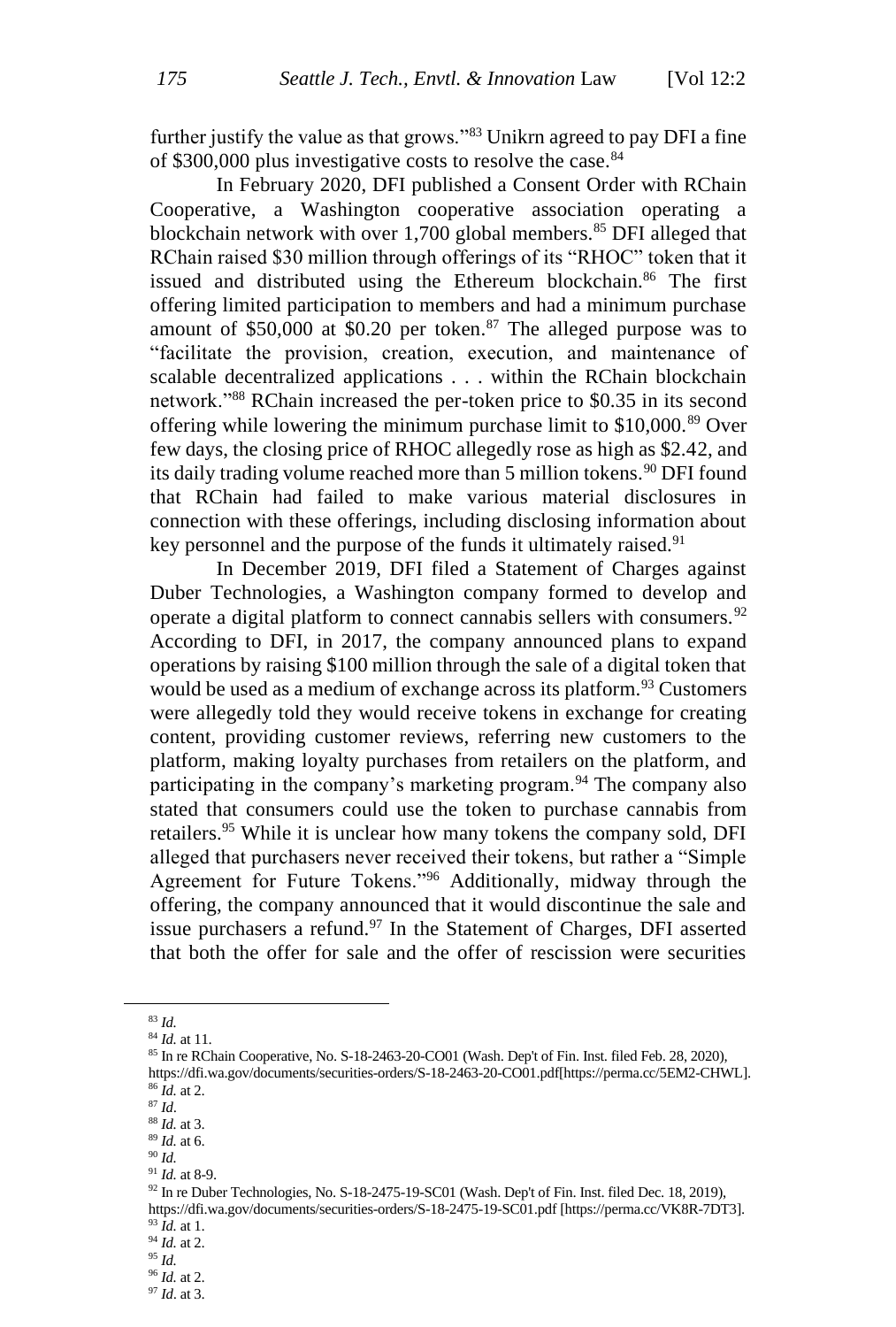transactions that required registration—and that the company had failed to disclose certain details material to the offering, including an alleged \$50 million acquisition of cannabis distribution centers located in multiple western states.<sup>98</sup>

#### IV. WYOMING

Between 2018 and 2019, Wyoming enacted 13 bills focused on crypto and blockchain technology.<sup>99</sup> As discussed in more detail below, the Wyoming legislature has carried out a deliberate strategy of encouraging the growing crypto sector to flock to their state by taking affirmative steps to clarify the rules of the road affecting the industry.<sup>100</sup>

#### *A. Exemption to Wyoming Money Transmitter Act.*

Wyoming's legislature amended the Wyoming Money Transmitter Act in 2018 to exempt businesses engaged in virtual currency transactions.<sup>101</sup> Proponents of exempting crypto from state money transmitter laws have contended that this step is warranted because crypto differs substantially from the conventional money transmission services traditionally offered by companies such as PayPal.<sup>102</sup> Under Wyoming's amended law, the term "virtual currency" is defined broadly to include "any type of digital representation of value that: (A) is used as a medium of exchange, unit of account, or storage of value; and (B) is not recognized as legal tender by the United States government."<sup>103</sup> The statutory exemption provides that the WMTA does not apply to "[b]uying, selling, issuing, or taking custody of payment

https://slate.com/technology/2021/06/wyoming-cryptocurrency-

<sup>98</sup> *Id.* at 3-4.

<sup>&</sup>lt;sup>99</sup> See supra note 6 and accompanying text. Since then, Wyoming also adopted the first statute recognizing the legal status of decentralized autonomous organizations or "DAOs." *See* WS 17-31-101. The contours of this statute are beyond the scope of this article.

<sup>&</sup>lt;sup>100</sup> Jed Pressgrove, *Wyoming Continues to Pursue a Future with Blockchain*, GOV'T TECH. (Oct. 10, 2019), https://www.govtech.com/products/wyoming-continues-to-pursue-a-blockchain-heavy-future.html [https://perma.cc/P75S-B7MT] (quoting Tyler Lindolm, former co-chair of Wyoming's Blockchain Task Force, as stating, "You don't have to adopt our laws verbatim, but you should be looking at the situation and realizing that technology is moving much faster than government, which is normal . . . So we're playing a catch-up game right now, and without clarity or legal precedence, your companies will exit your state. And it'll be my goal to take them away from these other governments."). By all accounts, Wyoming's efforts to attract crypto businesses to its state has been successful. *See* Elena Botella, *Wyoming Wants to be the Crypto Capital of the U.S*., SLATE (June 28, 2021),

laws.html#:~:text=The%20state's%20rally%20to%20become,2019%2C%20have%20partially%20set%2 0up [https://perma.cc/3Q66-53QP].

<sup>&</sup>lt;sup>101</sup> In 2017, New Hampshire also amended its money transmitter statute to exempt virtual currencies. The amended law excludes from the applicable definition "[p]ersons who engage in the business of selling or issuing payment instruments or stored value solely in the form of convertible virtual currency or receive convertible virtual currency for transmission to another location." N.H. REV. STAT. ANN. § 399-G:3 (2017). Additionally, several states including Illinois have interpreted their existing money transmission laws as excluding cryptocurrency. *See* Ill. Dep't of Fin. and Prof. Reg., Digital Currency Regulatory Guidance (June 13, 2017), https://www.idfpr.com/Forms/DFI/CCD/IDFPR%20-

<sup>%20</sup>Digital%20Currency%20Regulatory%20Guidance.pdf [https://perma.cc/685Z-YR3F]. <sup>102</sup> For an excellent discussion of the legal and policy arguments in favor of exempting crypto from state money transmission laws, *See* Carol R. Goforth, *The Case for Preempting State Money Transmission Laws for Crypto-Based Businesses*, 73 ARK. L. REV. 301 (2020) (contending that state money transmission laws have been construed broadly to cover business activities that differ substantially from conventional money transmission such as crypto-based businesses, and that the patchwork of inconsistent state laws favoring market incumbents such as banks). <sup>103</sup> WYO. STAT. ANN. § 40-22-102(a)(xxii) (2021).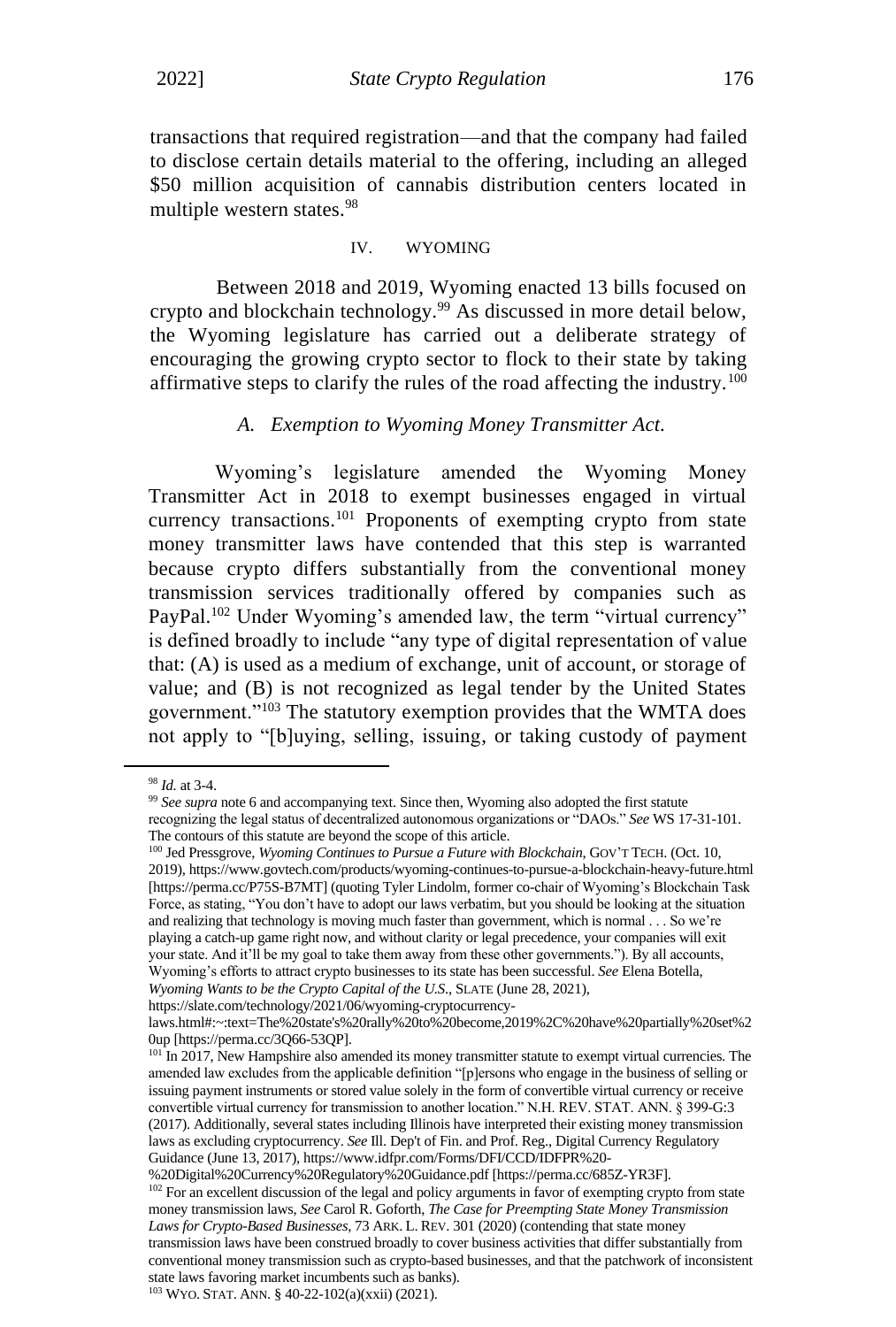instruments or stored value in the form of virtual currency or receiving virtual currency for transmission to a location within or outside the United States by any means."<sup>104</sup>

#### *B. Open Blockchain Token Exemption to Securities Laws.*

Under the Wyoming Utility Token Act of 2018, businesses and individuals that sell, develop, or exchange "open blockchain tokens" for consumptive purposes are shielded from Wyoming's state securities laws so long as they file notice with the secretary of state and pay a fee.<sup>105</sup> Exempting certain tokens from securities laws provides clarity to an area fraught with risk based, at least in part, on the broad analytical framework applied to the question of transactions subject to state and federal securities laws.<sup>106</sup>

To qualify as an "open blockchain token," the Wyoming law requires (1) that the "predominant purpose" of the token be "consumptive," i.e. exchangeable for receipt of goods or services; (2) that the developer not market the token as a "financial investment" to the initial buyer; and (3) at least one of the following: (i) that the token have a consumptive purpose available at or near the time of sale, and that the seller take "reasonable precautions" to ensure buyers are not acquiring buying the token as an investment, (ii) that the seller or developer reasonably believe that it sold the token to the initial buyer for a consumptive purpose at the time of sale, or (iii) that the initial buyer of the token be "prohibited from reselling the token until the token is available to be used for a consumptive purpose." <sup>107</sup>

#### *C. Financial Technology Sandbox.*

Wyoming passed the Financial Technology Sandbox Act in 2019. Under this law, the state may exempt companies developing an "innovative financial product or service" from certain state laws for up to two years.<sup>108</sup> Wyoming's Division of Banking has explained that the purpose of the law is "to allow individuals and companies with new ideas

<sup>104</sup> WYO. STAT. ANN. § 40-22-102(a)(vi) (2021).

<sup>105</sup> *See* WYO. STAT. ANN. § 34-29-106(c) (2021).

<sup>106</sup> *See, e.g., Framework for "Investment Contract" Analysis of Digital Assets*, SEC (April 3, 2019), <https://www.sec.gov/corpfin/framework-investment-contract-analysis-digital-assets>

<sup>[</sup>https://perma.cc/685E-SUQ2]. The discussion ahead regarding Washington state's regulation of cryptocurrency through agency enforcement and the different tests applied in Washington as to the existence of a security illustrates these risks.

<sup>107</sup> WYO. STAT. ANN. § 34-29-106(b) (2021).

<sup>108</sup> WYO. STAT. ANN. § 40-29-103(a). The statute defines "Financial product or service" and "innovative" separately, but in essence it means a new or emerging technology that provides a novel product or service in the areas of banking, securities, consumer credit or money transmission. *See* WYO. STAT. ANN. §40- 29-102(iv), (vi).WS 40-29-103(a). The statute defines "Financial product or service" and "innovative" separately, but in essence it means a new or emerging technology that provides a novel product or service in the areas of banking, securities, consumer credit or money transmission. *See* WYO. STAT. ANN. §40- 29-102(iv), (vi).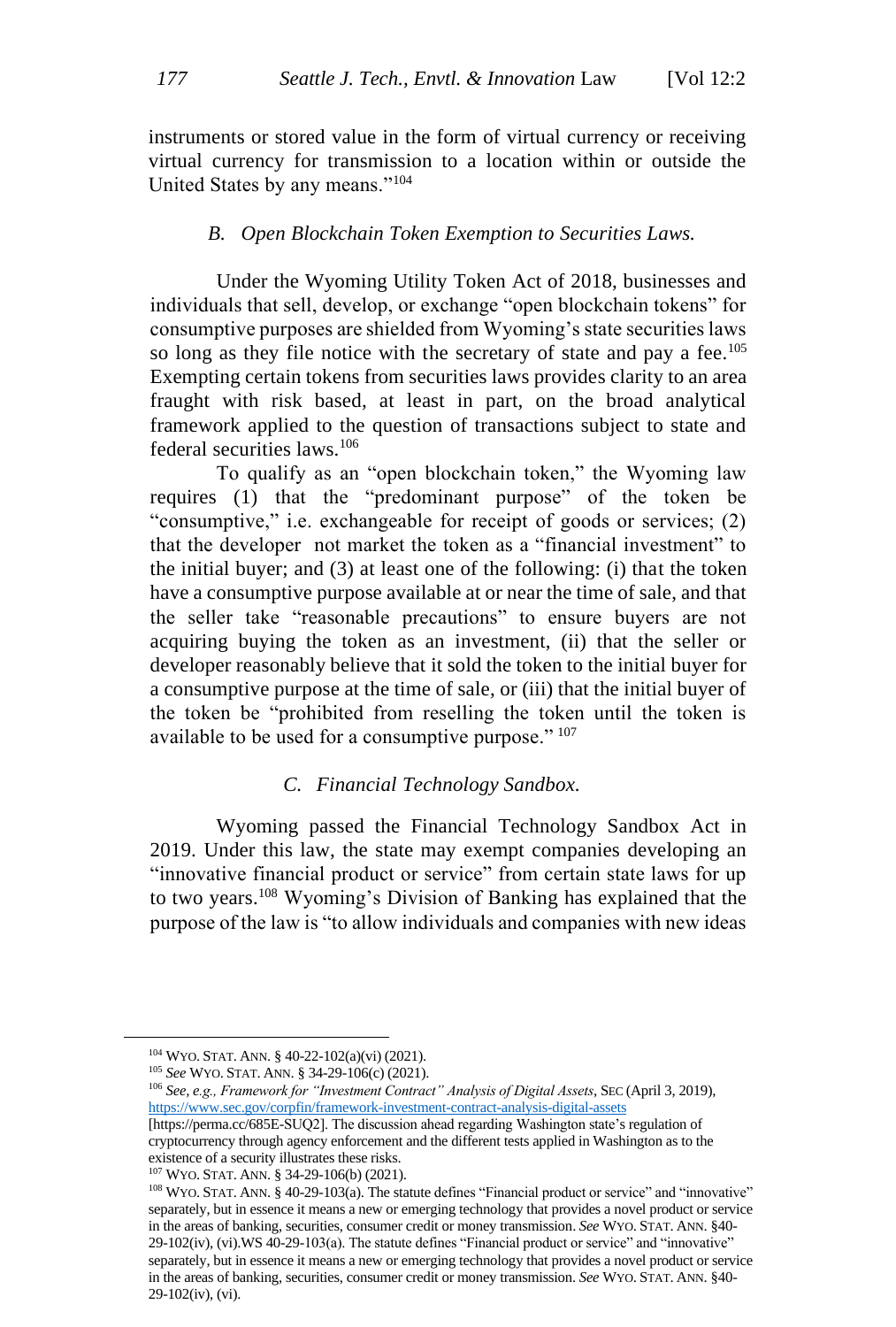to bring their product or service to market in a supportive environment that facilitates collaboration, consumer protection and innovation."<sup>109</sup>

Notably, the program is only available to Wyoming-based companies and does not extend to state consumer protection or criminal laws.<sup>110</sup> As a result, all individuals who are "substantially involved" in the "development, operation or management" of the project must consent to a criminal background check.<sup>111</sup> The law requires the state to consider various factors, including the nature of the product or service and risk to consumers.<sup>112</sup> An applicant that receives approval must post a "consumer protection bond" of at least \$10,000 to cover consumer losses.<sup>113</sup> Additionally, the banking commissioner and secretary of state have authority to revoke the authorization under certain conditions, such as a violation of the statute or any rule, order or decision.<sup>114</sup> The Financial Technology Sandbox Act is yet another example of Wyoming's early efforts to attract and promote innovation by decreasing the regulatory burden on crypto and blockchain-based businesses.

#### *D. Special Depository Institution Act.*

Wyoming adopted the Special Purpose Depository Institution Act in 2019, which created a new form of financial institution specific to virtual currencies.<sup>115</sup> These Special Purpose Depository Institutions ("SPDIs") are authorized to engage in activity "incidental to the business of banking" such as (1) custodial, safekeeping, and asset servicing, (2) investment adviser, investment company, and broker-dealer activities, (3) fiduciary powers, (4) receiving deposits, and (5) other commissionerapproved incidental activities."<sup>116</sup> While SPDIs may have customers and open branches outside of Wyoming, they may not make loans and must be headquartered in Wyoming.<sup>117</sup> SPDIs must maintain liquid assets sufficient to cover 100% of their depository liabilities.<sup>118</sup>

The SPDIA empowers the state banking commissioner to monitor chartered SPDIs and imposes ongoing reporting and examination requirements to facilitate such monitoring. Specifically, the banking commissioner may request special reporting from an SPDI to monitor its financial condition.<sup>119</sup> The law also requires the banking

<sup>109</sup> *Financial Technology Sandbox*, WYOMING DIV. OF BANKING,

https://wyomingbankingdivision.wyo.gov/banks-and-trust-companies/financial-technology-sandbox [https://perma.cc/QB4P-6NYR].

<sup>110</sup> WYO. STAT. ANN. § 40-29-103(b)-104(b) (2021).

<sup>111</sup> WYO. STAT. ANN. § 40-29-104(d) (2021).

<sup>112</sup> WYO. STAT. ANN. § 40-29-104(f)(2021).

<sup>113</sup> WYO. STAT. ANN. § 40-29-104(h) (2021).

<sup>114</sup> WYO. STAT. ANN. § 40-29-107 (2021).

<sup>115</sup> As of August 2021, Wyoming remained the only state that had passed such a law. However, the Illinois legislature is considering analogous legislation that would allow chartered trust entities to engage in the business of banking tailored to digital assets. Patrick Andriesen, *Illinois May Become 2nd State Allowing Financial Services Run on Cryptocurrency*, ILLINOIS POLICY,

https://www.illinoispolicy.org/illinois-may-become-2nd-state-allowing-financial-services-run-oncryptocurrency/[https://perma.cc/W87F-DKZ3].

<sup>116</sup>WYO. STAT. ANN. § 13-12-103(b)(vii).

<sup>117</sup> WYO. STAT. ANN. § 13-12-103(c)-(f).

<sup>118</sup> WYO. STAT. ANN. § 13-12-105(a).

<sup>119</sup> WYO. STAT. ANN. § 13-12-119(a).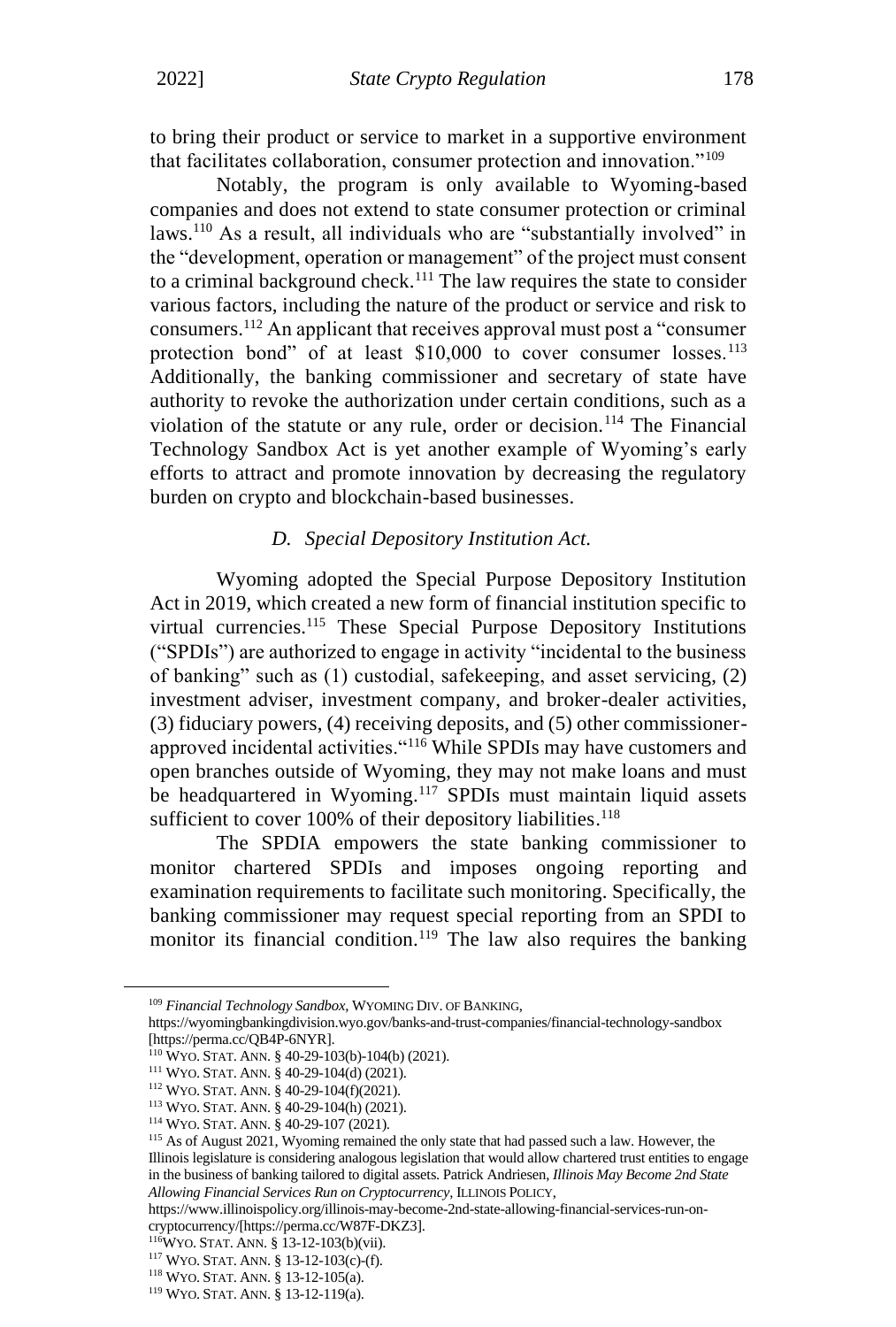commissioner to examine "the condition and resources" of an institution, "the mode of managing institution affairs and conducting business, the actions of officers and directors in the investment and disposition of funds, the safety and prudence of institution management, compliance with the requirements of this chapter[,] and such other matters as the commissioner may require."<sup>120</sup> The commissioner is authorized to revoke a charter if the SPDI fails to comply with an adjudicated order or if the application, charter, or other document submitted during the application process contains a false statement or material misrepresentation or omission.<sup>121</sup> In addition, the commissioner is authorized to appoint a conservator if it finds an SPDI has "failed" or is "operating in an unsafe or unsound condition," where such condition is not remedied.<sup>122</sup> The statute defines "failed" or "failure" in this context as (1) a failure to comply with the statute's capital or liquidity requirements, (2) a failure to maintain a required contingency account, or (3) a failure to meet its obligations to depositors or customers "in the manner commonly accepted by business practices<sup>[.]"123</sup> The statute further defines the term "unsafe or unsound condition" as a "circumstance" likely to result in (1) the SPDI's "failure," (2) a "substantial dissipation of assets or earnings," (3) a substantial disruption of services to depositors, or (4) "[o]therwise substantially prejudice the depository interests of depositors."<sup>124</sup>

#### *E. Digital assets recognition.*

In 2019, Wyoming clarified the legal status of digital assets under Articles 8 and 9 of the UCC. The statute defines "digital asset" broadly as "a representation of economic, proprietary or access rights that is stored in a computer readable format," and classifies three categories under this definition: "digital consumer asset," "digital security," and "virtual currency," each of which has their own definition.<sup>125</sup>

In addition, the bill authorized traditional banks to provide "custodial services" of digital assets under specific conditions.<sup>126</sup> The statute defines "custodial services" as "safekeeping and management of customer currency and digital assets through the exercise of fiduciary trust powers under this section as a custodian, and includes fund administration and the execution of customer instructions."<sup>127</sup> Thus, traditional banks in Wyoming may now offer custodial services for crypto assets even if they are not chartered SPDIs.<sup>128</sup>

- <sup>122</sup> WYO. STAT. ANN. § 13-12-122(a).
- <sup>123</sup> WYO. STAT. ANN. § 13-12-122(b)(i).
- <sup>124</sup> *Id.*
- <sup>125</sup> WYO. STAT. ANN. § 34-29-101(a)(i).
- <sup>126</sup> WYO. STAT. ANN. § 34-29-104(a)-(m).
- <sup>127</sup> *See* WYO. STAT. ANN. § 34-29-104(p).

<sup>120</sup> WYO. STAT. ANN. § 13-12-119(c).

<sup>121</sup> WYO. STAT. ANN. § 13-12-120.

<sup>&</sup>lt;sup>128</sup> See supra notes 48-58 and accompanying text.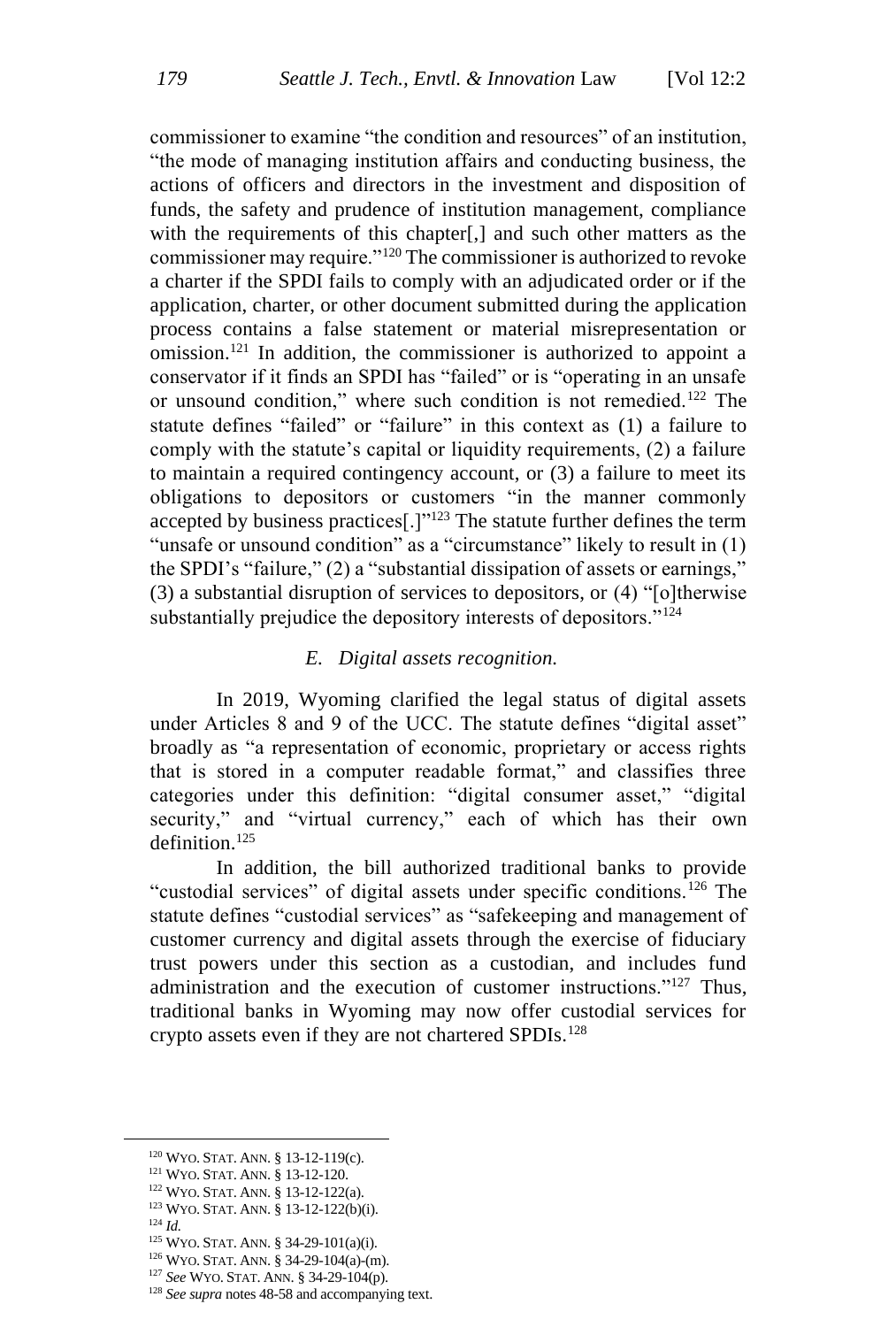#### V. COMPARISON OF STATE APPROACHES

While it would be premature to characterize one state's regulation of crypto as superior to another, what is clear is that the different regulatory environments reflect, at least in part, competing priorities between lawmakers that can significantly impact an industry valued at an estimated \$1.6 trillion.<sup>129</sup> The crypto and blockchain movement is driving innovation throughout the financial sector, including banking, securities, and e-commerce.<sup>130</sup> Crypto and related platforms offer new ways to transact and access financial services around the world at faster speeds and at lower cost without the need for traditional intermediaries.<sup>131</sup> The technology empowers users to transfer and convert value across borders and Cryptocurrency and related platforms seem poised to benefit emerging economies , where lack access to traditional means of banking and other financial services.<sup>132</sup>

New York's adoption of the BitLicense regime was animated by concerns about preventing fraud and criminal activity.<sup>133</sup> New York opted to impose significant regulatory requirements that apply depending on whether one is engaged in broadly defined "Virtual Currency Business Activity," which could conceivably include the issuance of a single digital token.<sup>134</sup> In doing so, however, New York arguably discouraged entry by companies that may be wary of the requirements or simply cannot afford to comply; the BitLicense regime has faced criticism by those who have perceived it as imposing undue compliance costs that stifle innovation—some of whom have relocated to Wyoming. <sup>135</sup> Mid-way through 2021, NYDFS had issued just 19

<sup>129</sup> *See* Sophia Cai, *Crypto-Savvy U.S. Senator Sees the Future in Wyoming*, BLOOMBERG (Aug. 26, 2021)[, https://www.bloomberg.com/news/articles/2021-08-26/crypto-regulation-wyoming-senator](https://www.bloomberg.com/news/articles/2021-08-26/crypto-regulation-wyoming-senator-cynthia-lummis-favors-hands-off-approach)[cynthia-lummis-favors-hands-off-approach](https://www.bloomberg.com/news/articles/2021-08-26/crypto-regulation-wyoming-senator-cynthia-lummis-favors-hands-off-approach) [https://perma.cc/423K-8KLH].

<sup>130</sup> PRIMAVERA DE FILIPPI & AARON WRIGHT, BLOCKCHAIN AND THE LAW (2018). While a full inventory of the ways crypto and related technologies is driving innovations in the financial sector are beyond the scope of this article, their novelty is based on several characteristics that distinguish crypto from traditional fiat currency systems. At a basic level cryptocurrencies or digital assets are intangible bits of code stored on a computer network. *See Id*. at 21. Unlike fiat currencies, there is no government or bank backing its value, nor is there a single entity that functions as a central clearinghouse to transmit and verify transactions. *Id*. In general crypto relies on an open and decentralized peer-to-peer network to replace traditional fiat-based intermediaries, which in turn records and verifies transactions in accordance with a public protocol. *Id*. This decentralization enables users to execute transactions anonymously in a matter of seconds using a private cryptographic key paired with their individual accounts. *Id*.

<sup>131</sup> *See generally Id*. at 21.

<sup>132</sup> *Id*. at 64. *See Blockchain: Opportunities for Private Enterprises in Emerging Markets*, INT'L FIN. CORP. (Jan. 2019), https://www.ifc.org/wps/wcm/connect/2106d1c6-5361-41cd-86c2 f7d16c510e9f/201901-IFC-EMCompass-Blockchain-Report.pdf?MOD=AJPERES&CVID=mxYj-sA [https://perma.cc/N36Z-7LH3].

<sup>&</sup>lt;sup>133</sup> See supra notes 18-21 and accompanying text.

<sup>&</sup>lt;sup>134</sup> See supra notes 24-25 and accompanying text.

<sup>&</sup>lt;sup>135</sup> For example, the CEO and co-founder of Kraken commented that "[t]he heavy compliance costs [of New York's regulation] on digital currency exchanges will make it much more difficult to operate a profitable exchange in the state. Many fear it will stifle innovation…" Tom Jackson, *The Bitcoin Community Reacts to the NY BitLicense*, COINTELEGRAPH (June 4, 2015),

https://cointelegraph.com/news/the-bitcoin-community-reacts-to-the-ny-bitlicense [https://perma.cc/KXJ5-WDQU]. Kraken later announced that it would cease operating within the state in a blog post titled, "Farewell, New York." *See Farewell, New York*, KRAKEN (Aug. 9, 2015), <https://blog.kraken.com/post/253/farewell-new-york/> [ https://perma.cc/EE7M-TF2T]. Kraken subsequently became the first entity to become a licensed SPDI in Wyoming. See *Kraken Wins Charter Bank Approval*, KRAKEN (Sept. 16, 2020), https://blog.kraken.com/post/6241/kraken-wyoming-firstdigital-asset-bank/ [https://perma.cc/UUV6-XDDU].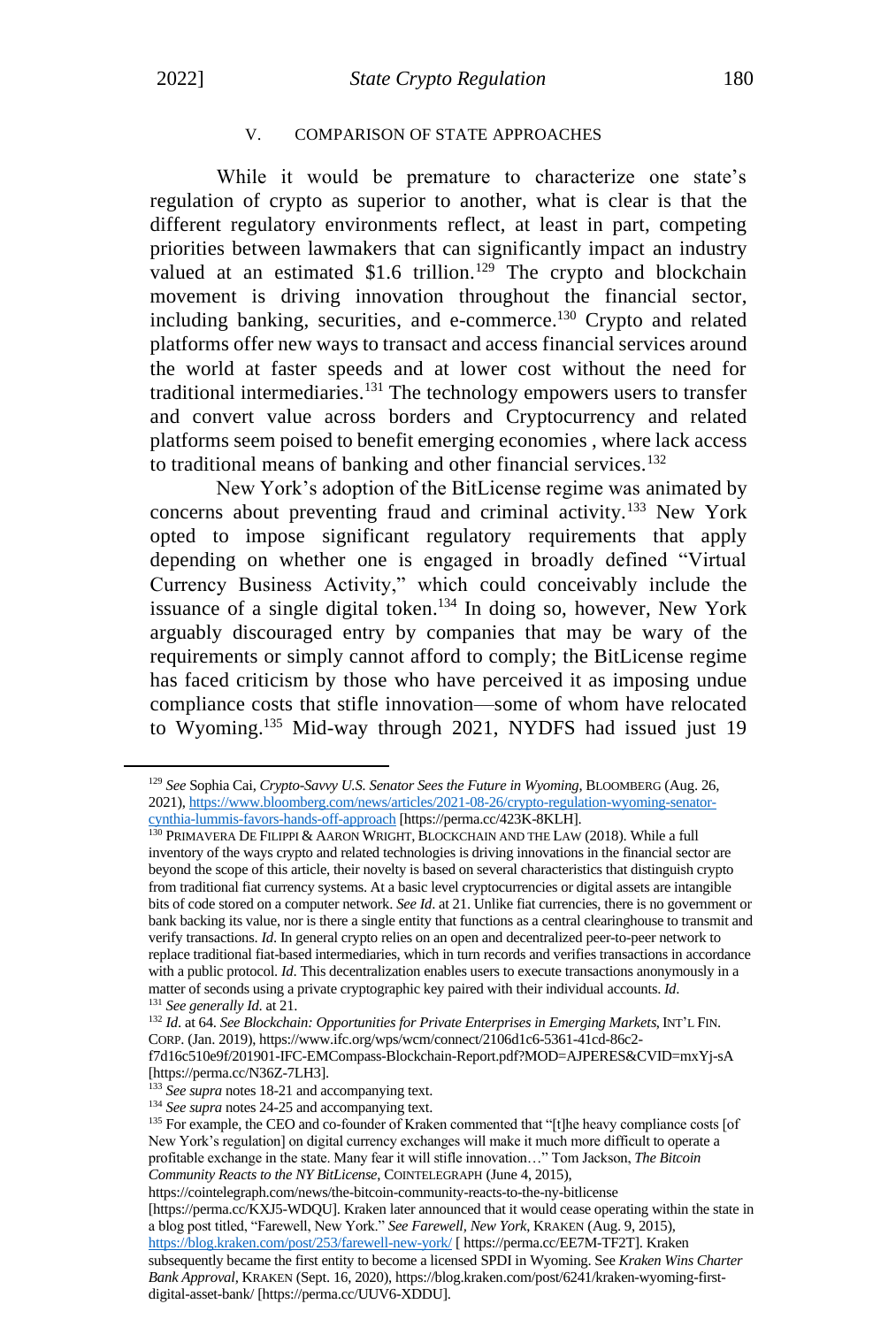licenses to entities other than chartered trust institutions since the regulation was first implemented in  $2015$ <sup>136</sup>

Whereas Wyoming amended its money-transmitter statute to exempt businesses engaged in the transmission of virtual currencies, Washington amended its money-transmitter statute to specifically cover them, providing just narrow exemptions for token-rewards programs and online gaming tokens that have no secondary market or application outside of the platform.<sup>137</sup> Entities such as crypto exchanges subject to the statute must comply with the law's licensure and operational requirements, some of which are analogous to the requirements imposed under New York's BitLicense regime.<sup>138</sup> At the same time, Washington's DFI has aggressively enforced state securities laws against companies conducting ICOs in a variety of contexts—a trend that can and should be expected to continue in the absence of legislative guidance.<sup>139</sup> While Washington's amendment of its money-transmitter law has faced criticism similar to that of New York's BitLicense, over 50 virtual currency businesses have been licensed in the state, suggesting that Washington's money-transmitter regime is perceived as less burdensome.<sup>140</sup>

Wyoming has taken an altogether different tact. Wyoming has prioritized easing regulatory barriers as part of a deliberate strategy to attract the growing crypto and blockchain industry to take root there.<sup>141</sup> This strategy was not undertaken by accident—Wyoming lawmakers seized the opportunity to encourage cryptocurrency and blockchain businesses to flock to their state by taking affirmative steps to clarify the rules affecting the industry.<sup>142</sup> While Wyoming has enacted several measures to accomplish this, three stand out. Wyoming's amended Money Transmitter Act now exempts businesses engaged in virtual currency transactions, where other states have imposed them.<sup>143</sup> In enacting the Special Depository Institution Act Wyoming created a new type of financial institution that is authorized to engage in traditional banking activities using crypto assets.<sup>144</sup> Wyoming's Financial Technology Sandbox Act enables companies developing an innovative financial product or service to apply for and receive a waiver of certain

<sup>136</sup> *See* Regulated Entities, NEW YORK DEP'T OF FINANCIAL SERV.'S,

https://www.dfs.ny.gov/apps\_and\_licensing/virtual\_currency\_businesses/regulated\_entities [https://perma.cc/RQY2-649Y].

<sup>&</sup>lt;sup>137</sup> *See supra* notes 59-70 and accompanying text.

<sup>138</sup> *Compare* notes 21-53 *with* 59-70.

<sup>&</sup>lt;sup>139</sup> *See supra* notes 73-99 and accompanying text.

<sup>&</sup>lt;sup>140</sup> Washington's amendment of its money transmitter law to expressly cover transmission of cryptocurrencies "prompted both scorn and praise within the cryptocurrency community." *See* Drew Atkins, *New Bitcoin Regulations Shake Up Washington State's Cryptocurrency Industry*, GEEKWIRE (Aug. 1, 2017), https://www.geekwire.com/2017/new-bitcoin-regulations-shake-washington-statescryptocurrency-industry/ [ [https://perma.cc/R8FL-LWCQ\]](https://perma.cc/R8FL-LWCQ). *See List of Companies Licensed Under the Uniform Money Services Act for Virtual Currency Activities in Washington State*, WASH. DEP'T OF FIN. INST., https://dfi.wa.gov/sites/default/files/documents/virtual-currency-licensee-list.pdf

<sup>[</sup>https://perma.cc/JF7L-9QHV].

<sup>&</sup>lt;sup>141</sup> See supra note 101 and accompanying text.

<sup>142</sup> *Id.*

<sup>143</sup> WYO. STAT. ANN. § 40-22-102(a)(xxii).

<sup>144</sup> WYO. STAT. ANN. § 13-12-103(b)(vii) (2021).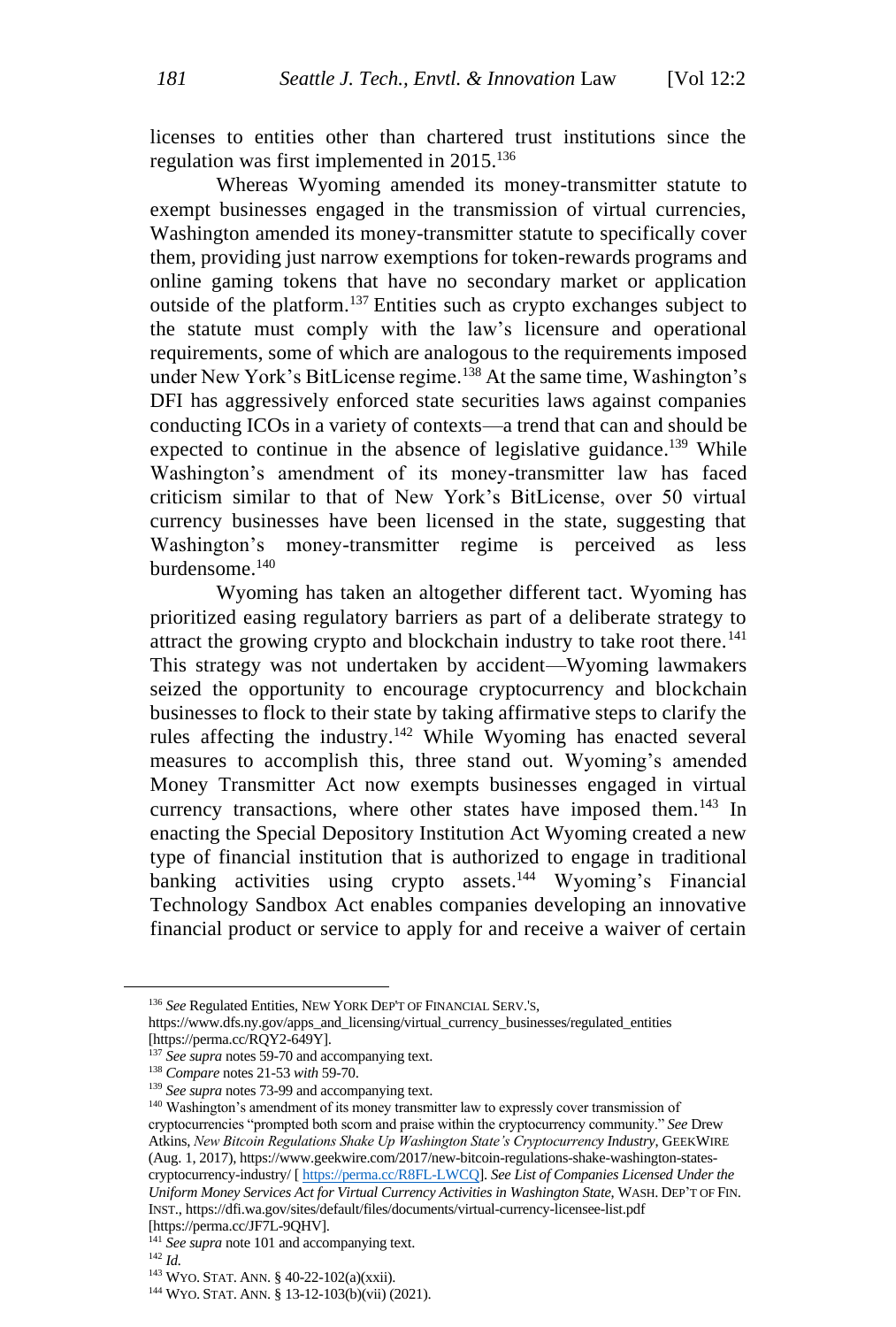regulations for up to two years.<sup>145</sup> These and other laws epitomize Wyoming's forward-looking philosophy when it comes to cryptocurrencies and related platforms, but still implement conditions promoting meaningful oversight. Chartered SPDIs, for example, are regulated by the state's banking commissioner and are subject to enhanced regulatory requirements in exchange for the right to lawfully offer services traditionally offered by banks. SPDIs are subject to specific capitalization and liquidity requirements and ongoing reporting and examination requirements to maintain a license.<sup>146</sup> Entities that receive a Financial Technology Sandbox exemption, in turn, can have their authorization revoked if they violate the law, if the state determines that continued testing of the innovative product or service is deemed likely to harm consumers, or if the company experiences operational or financial failure.<sup>147</sup>

The differences between Wyoming's regulatory approach versus that of New York's reflect competing priorities that have produced different legal and regulatory landscapes. Wyoming lawmakers have passed laws that acknowledge the new technology's disruptive capacity and encourage the growing crypto industry to take root in the state by reducing regulatory barriers.<sup>148</sup> New York's adoption of the BitLicense regime, by contrast, was motivated by concerns about the crypto industry enabling criminal and fraudulent activity.<sup>149</sup> In many ways, Wyoming's experience thus far presents an alternative narrative to this earlydoomsday scenario. Wyoming has shown that it is possible to promote innovation by fashioning creative ways of lessening regulatory barriers to entry, while still maintaining the opportunity for meaningful oversight. It has also shown that this approach can be an effective strategy for attracting new business, even for states that may find themselves on the periphery of advances in the technology sector.

#### VI. CONCLUSION

Laws have consequences for any new industry. New York and Wyoming's different approaches to crypto regulation reflect competing philosophies about regulating crypto in the financial sector. Wyoming has committed to promoting innovation and related economic growth by attempting to ease regulatory barriers to entry. New York, motivated by deterring the risk of fraud or criminal activity, has imposed regulatory barriers at the risk of losing businesses to other states. Time will tell whether these different philosophies will drive permanent consequences. New York's status as the mecca of the U.S. financial industry may limit its exposure to long-term consequences, but other states are not so conveniently positioned. Regulators and lawmakers in other states and on the federal level will have to decide how the balance between risk

<sup>145</sup> WYO. STAT. ANN. § 40-29-103(a) (2021).

<sup>146</sup> WYO. STAT. ANN. § 13-12-105(a), (b) (2021).

<sup>147</sup> WYO. STAT. ANN. § 40-29-107(a)(i)-(iv) (2021).

<sup>&</sup>lt;sup>148</sup> See supra note 133 and accompanying text.

<sup>&</sup>lt;sup>149</sup> See supra notes 18-21 and accompanying text.